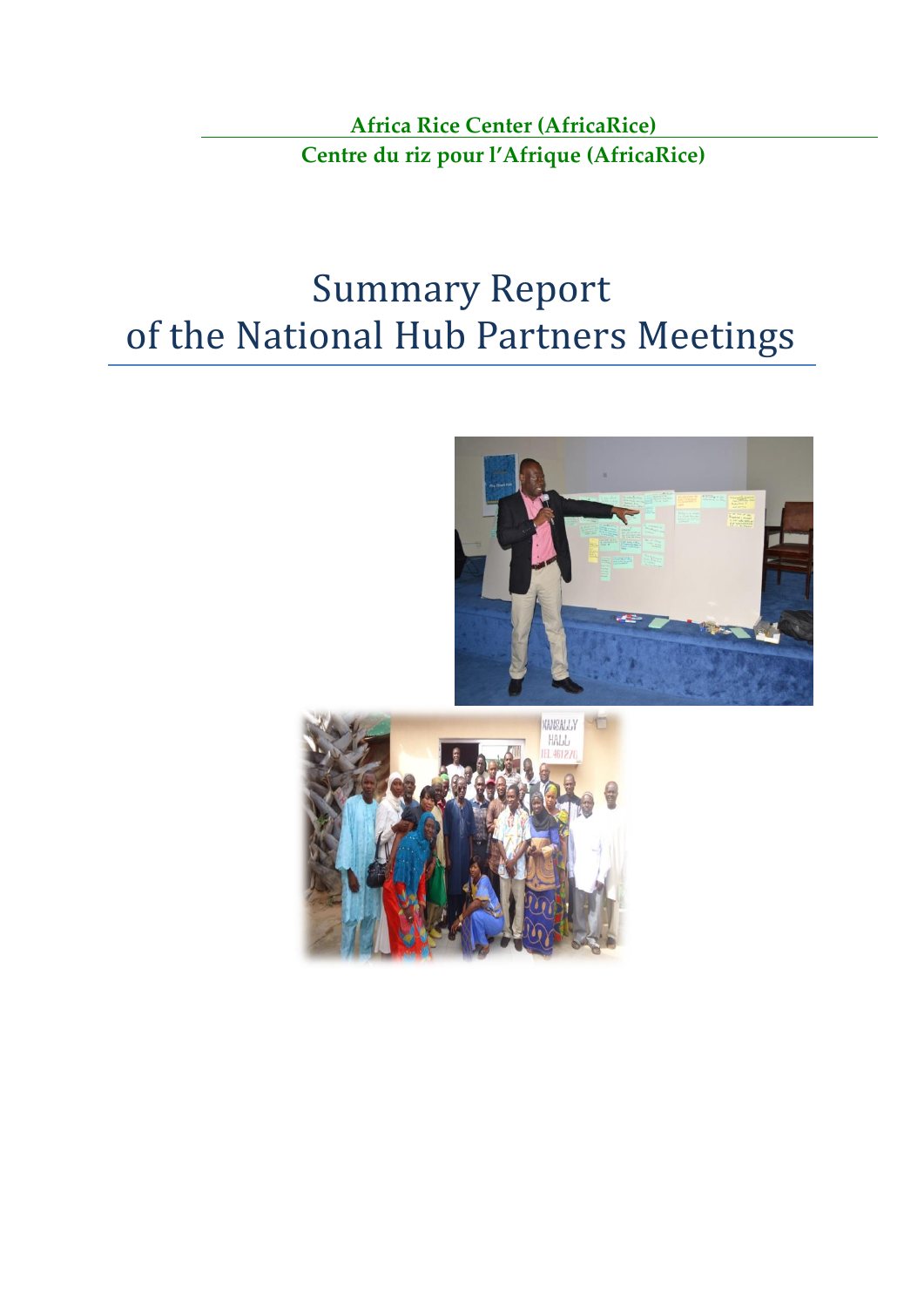

## AfricaRice

November 2014

## **Contents**

| 1              |     |  |
|----------------|-----|--|
| $\overline{2}$ |     |  |
|                | 2.1 |  |
|                | 2.2 |  |
|                | 2.3 |  |
|                | 2.4 |  |
| 3              |     |  |
|                | 3.1 |  |
|                | 3.2 |  |
|                | 3.3 |  |
|                | 3.4 |  |
|                | 3.5 |  |
| 4              |     |  |
|                | 4.1 |  |
|                | 4.2 |  |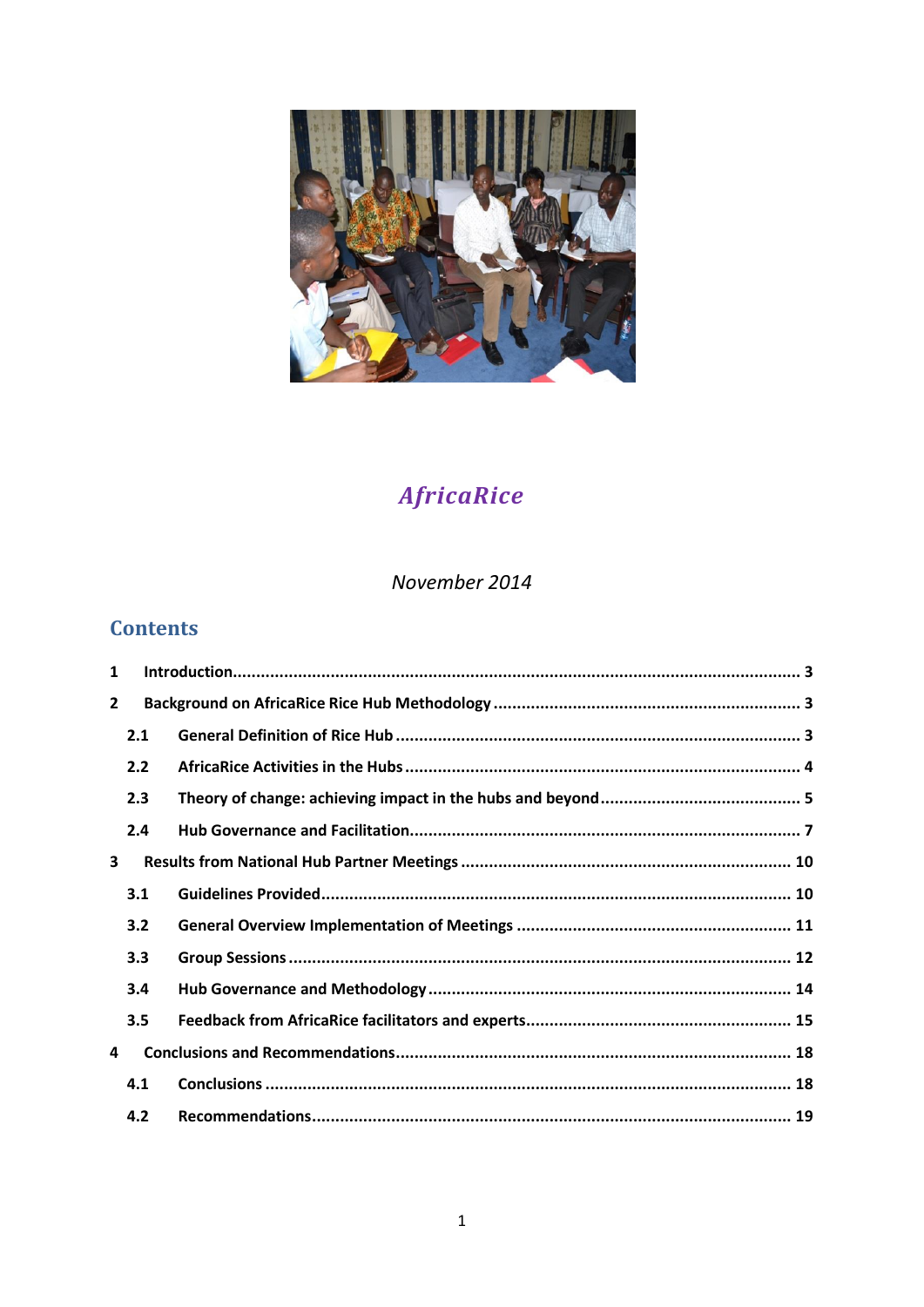| Annex 1 Guidelines for organization of the Hub partners meeting: before the meeting 20   |  |
|------------------------------------------------------------------------------------------|--|
| Annex 2 Guidelines for organization of the Hub partners meeting: defining the vision and |  |
|                                                                                          |  |
| Annex 3 Guidelines for organization of the Hub partners meeting: framework of            |  |
|                                                                                          |  |
|                                                                                          |  |
| Annex 5 Status overview of NRDS, Rice Hub and MSP implementation in the countries        |  |
|                                                                                          |  |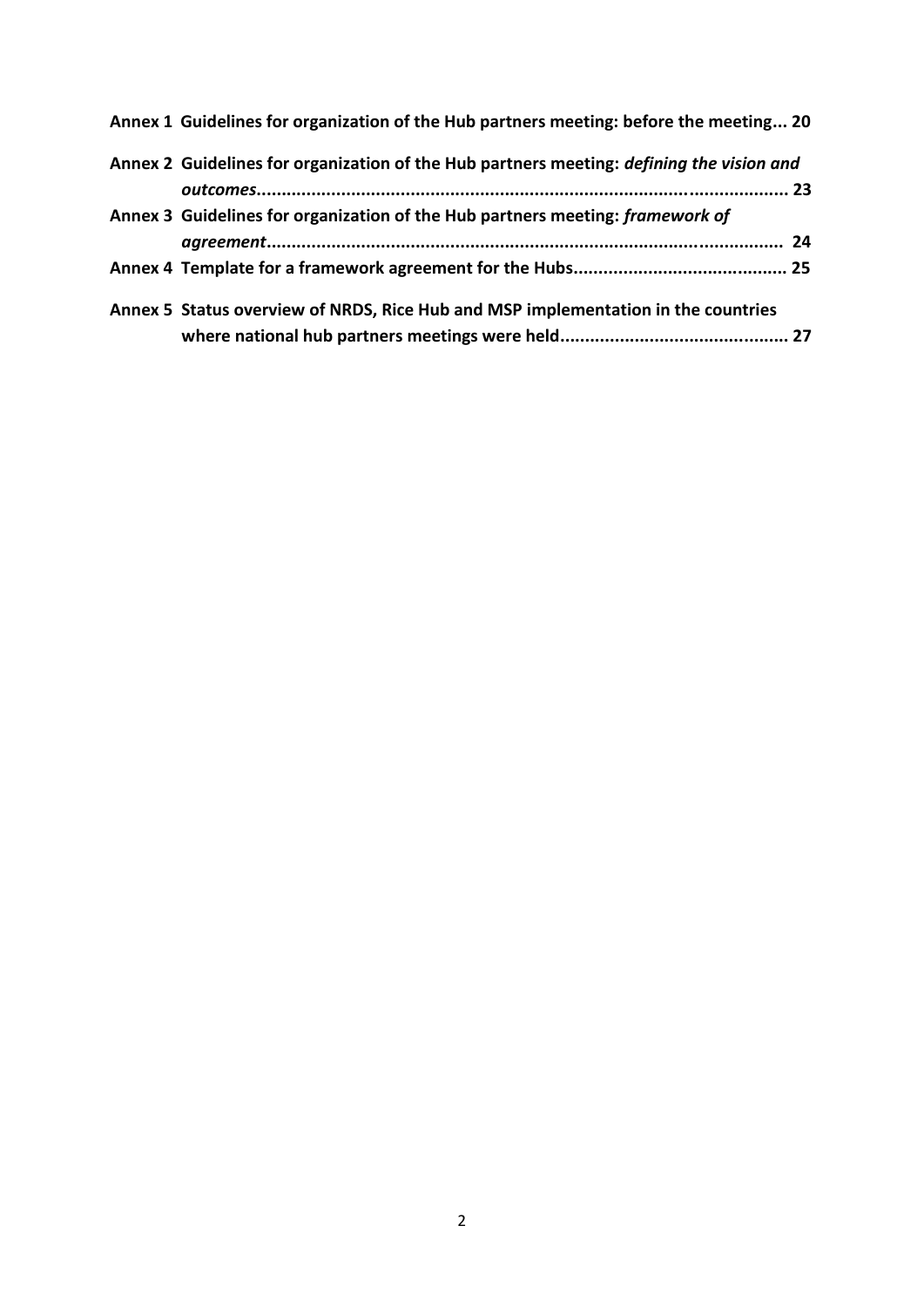## <span id="page-3-0"></span>**1 Introduction**

From June 2014 onwards so called hub partner meetings have been held in a great number of AfricaRice member countries. Prior to these meetings AfricaRice had communicated with the NARS DGs about the need to organize such hub partner meetings with a copy to the national hub coordinator and all Task Force focal points. The objective of these meetings is to bring all the stakeholders currently working within and around the different rice hubs together so that they can build partnerships in the hubs in ways that will guarantee rapid impact. These meetings are in fact a follow-up on the need identified during the 2014 AfricaRice Science Week, to assist national partners with the identification of a common hub vision and a work plan to achieve outcomes and impact from research products and services in the Rice Hubs.

In most cases the national partners reacted positively to this idea and started planning the meetings. AfricaRice provided a moderate budget to assist the meeting organization and it was hoped that each country would pool additional resources (cash and in-kind) from different national partners working in the hubs. The meeting should be held in a suitable location in or near one of the identified hubs. The organization of these meetings and implementation of planned activities in the Rice Hubs are entirely the responsibility of the NARS partners of AfricaRice. However, AfricaRice staff was assigned to assist the various countries in facilitating the processes to get desired results from the hubs. So also for the hub partner meetings the national partners would take the lead with facilitation support from AfricaRice. The national partners would further ensure that the relevant partners were going to be invited.

Ideally all meetings would be organized before the end of July 2014. However, quite a number of these meetings were held after July and the last ones were implemented in the second part of October 2014. The main objective of this report is to supply an overview of the outcomes of the hub partner meetings on the basis of the current available reporting from the national partners. The report presents first a brief background on the AfricaRice Rice Hub methodology. The next section presents the objectives of the national rice hub partner meetings and the results from the held meetings. The last section provides the main conclusions and recommendations.

## <span id="page-3-1"></span>**2 Background on AfricaRice Rice Hub Methodology**

## <span id="page-3-2"></span>**2.1 General Definition of Rice Hub**

Rice Sector Development Hubs, commonly called the Rice Hubs or Hubs, are not an invention by AfricaRice alone. The idea was developed through collaborative projects with national partners in Senegal, Mali and Benin and was endorsed by the Council of Ministers in 2011 as one of the three key mechanisms to deliver on the 2011-2020 Strategic Plan. The other two are GRiSP and the Task Force Mechanism.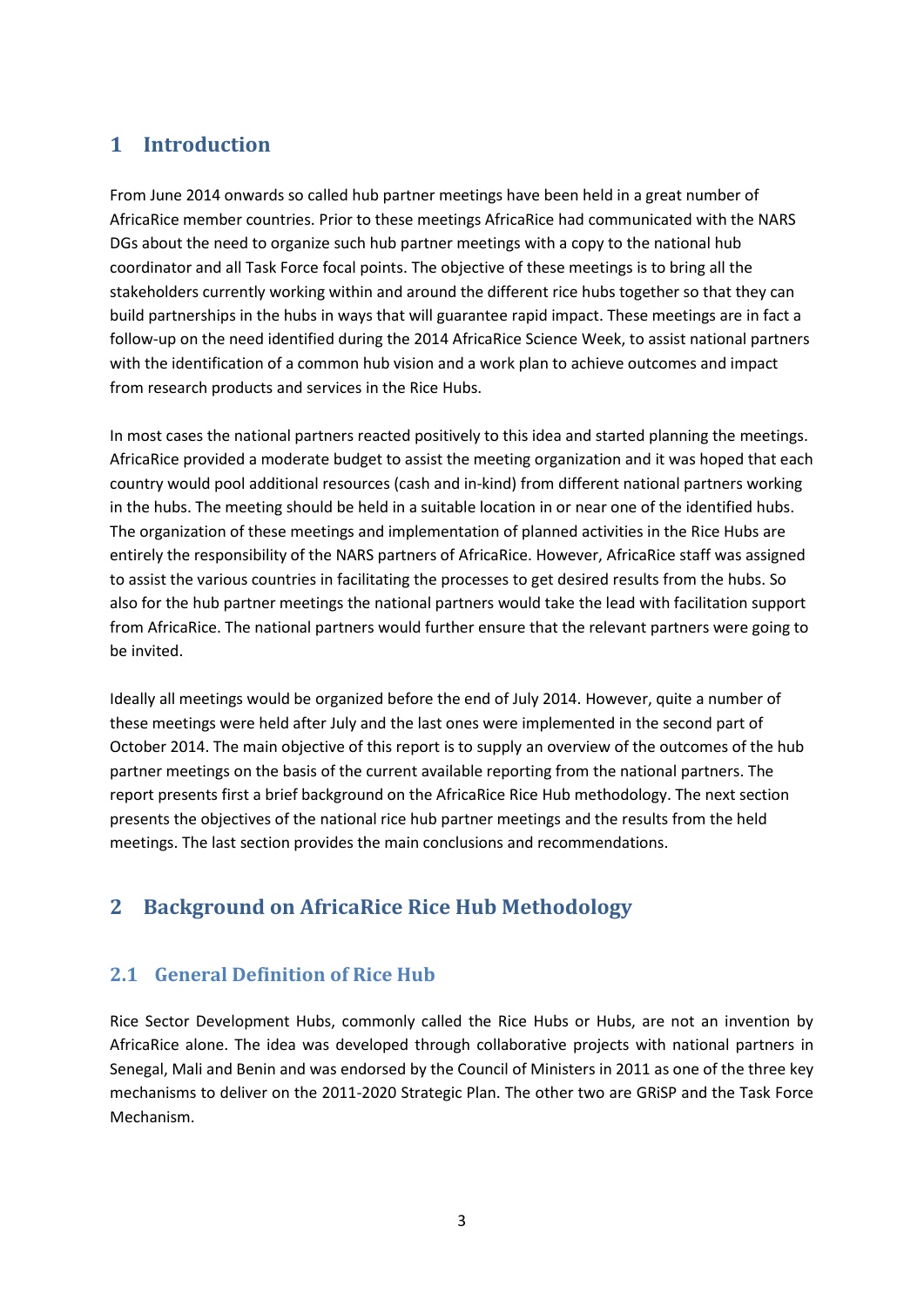Rice Hubs are geographical areas where research products and services and local innovations are integrated across the rice value chain to achieve development outcomes and impact. Hubs will represent key rice ecologies and different market opportunities across African countries and will be linked to major national or regional rice-development efforts to facilitate broader uptake of rice knowledge and technologies. Hubs are testing grounds for new rice technologies and follow a 'reverseresearch approach', i.e. starting from the market. In the Hubs research outputs and products will be tested, adapted and integrated with feedback provided to researchers on technology performance. The Rice Hub concept should be seen as a collective research for development effort on critical thematic areas in the rice sector, based on the principles of sustainability, build-up of critical mass and ownership by the National Agricultural Research Systems (NARS).

In the AfricaRice member countries a number of Rice Hubs have been selected by rice sector stakeholders through national workshops on the basis of criteria provided by AfricaRice in 2011/2012. These criteria are:

- Importance of the target ecology
- Large rice production area to have high impact
- Easy accessibility (to avoid high transportation costs)
- Linkage with major national or regional rice-development efforts (to facilitate out-scaling)
- Existence of important value-chain actors (rice millers, input dealers, rice traders)

Since its inception in 2012 a total number of 70 Hubs, representing various agro-ecological zones, have been selected in 25 countries by NARS and their partners using the above criteria. Most countries have 2-3 hubs and a few have 4 and above. The idea is that participating rice sector stakeholders in the national hub selection workshops are going to be actively involved in the Hubs.

#### <span id="page-4-0"></span>**2.2 AfricaRice Activities in the Hubs**

AfricaRice and partners intervene in the Hubs to develop research products and services through the Task Forces (TF) to achieve outcomes and impact. Six Africa-wide Rice TFs are implementing activities in the Hubs: Breeding (26 countries<sup>1</sup>); Agronomy (20 countries); Processing and Value Addition (17 countries); Policy (25 countries); Gender in Rice Research and Development (17 countries); and Mechanization (18 countries). 2

Implemented and on-going activities conducted by AfricaRice in collaboration with the national partners through the TFs in the Hubs include:

- Breeding TF: screening of varieties, Participatory Variety Selection
- Agronomy TF: Diagnostic survey, Yield gap survey, Good Agricultural Practices introduction and testing, Nutrient Omission Trial, Weeders introduction and testing, Yield Gain Trial and RiceAdvice testing;

 $1$  This total number Includes Gabon, which has just recently selected a total of two hubs in the provinces of Ngounié and Nyanga.

<sup>&</sup>lt;sup>2</sup> Information supplied in 'Status of Implementation of Rice Sector Development Hubs in countries', prepared by Boubakary Cisse for the July 2014 NEC meeting in St. Louis, Senegal.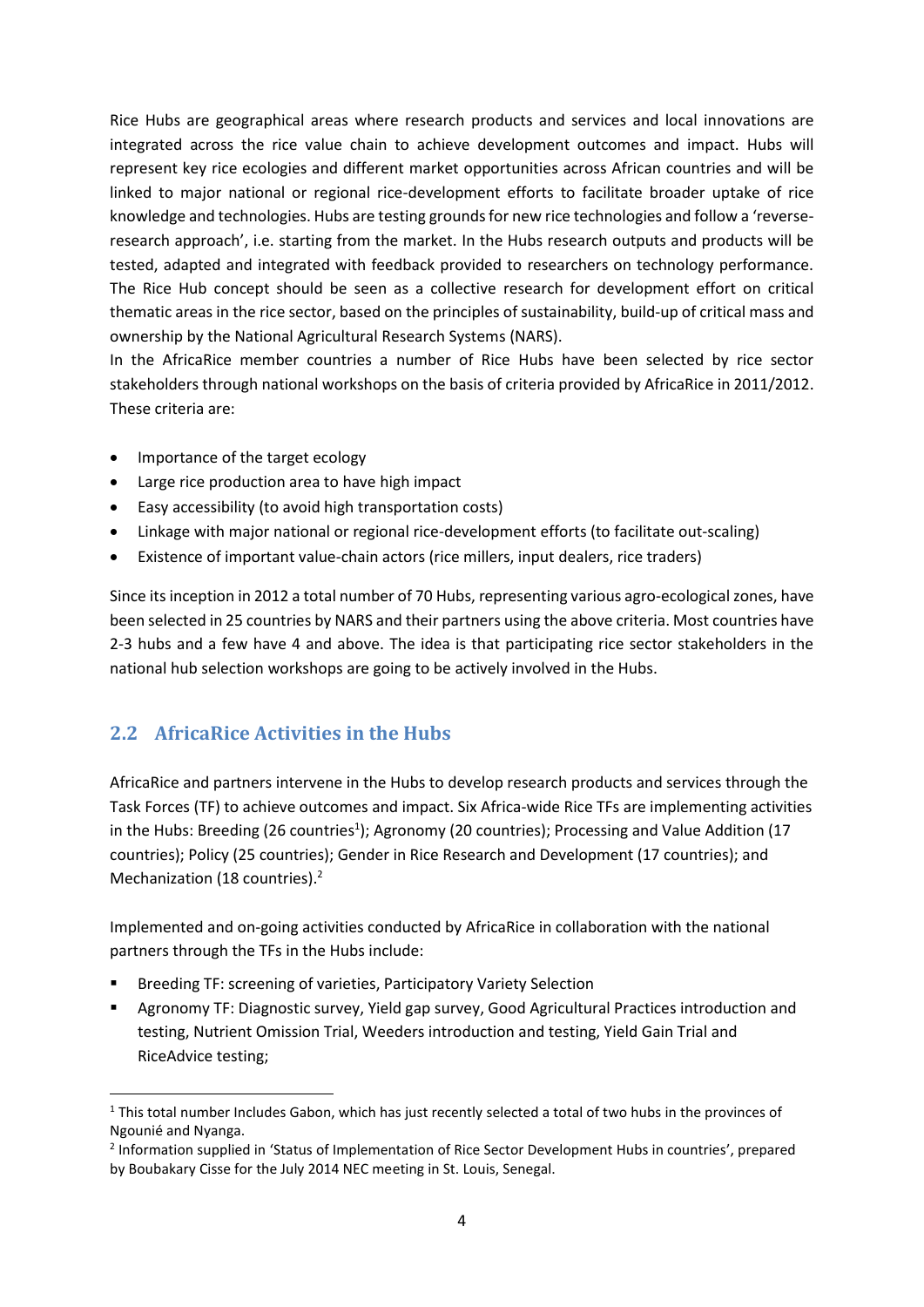- Processing & Value Addition TF: Post-harvest loss assessment, Steam parboiler fabrication and testing, Rice-based recipes from low grade broken rice, utilization of rice milling by-products;
- Policy TF: Diagnostic, Baseline and Consumer preference surveys, MSP establishment, Automated M&E system;
- Gender TF: Integrated with all Task Forces;
- Mechanization TF: Combine-harvester fabrication and testing, Training of local artisans/fabricators and NARS technicians on combine-harvester, ASI thresher and weeders fabrication, other small-scale agricultural machinery introduction and testing;

Apart from these activities above there is also the establishment of Information and Knowledge Exchange Facilitation (IKEF) in selected countries to improve the exchange and dissemination of rice sector information and knowledge, and the training of MSc. and PhD. students.

All these interventions are conducted in the vision of the so called 'Hub mode' where projects fit in with activities and funds. A consolidated agreement with clear annual work plan and budget compiling TFs activities funded by various programs/projects implemented in a given country is signed every year with NARS before funds are released. In each country a National Hub Coordinator is appointed from within the NARS to coordinate all hub activities. Major projects and funds sources for 2014 are CIDA, SARD-SC, ERI, IFAD and GRiSP.

## <span id="page-5-0"></span>**2.3 Theory of change: achieving impact in the hubs and beyond**

National partners are conducting baseline surveys in the Hubs, using a common approach, to have a reference point for measuring impact later on from the activities undertaken in the Rice Hubs. In some countries this work is still ongoing. In addition diagnostic surveys, yield gap surveys, and postharvest loss assessments are implemented to identify opportunities and constraints to rice sector development in the selected Rice Hubs. This type of work is related to the **'red dots'** in our theory of change (see **Figure 1** on next page). The collected information from these surveys will assist our national partners in developing appropriate technologies for their selected Rice Hubs. Next to the collected information one should use the information which is available from the national partners themselves and from international development partners, such as JICA, international NGOs, international private sector etc.

To achieve impact from research one has to connect with value chain actors on the ground and with development partners from the public and private sector. The Rice Hubs are the means to do so. The theory of change used by AfricaRice in the Rice Hubs is to move away from the **'red dots'**, which are the efforts by the Task Forces to develop research products and services, and start linking proactively with development partners from public and private sector (the 'blue and 'green dots' in **Figure 1**). The 'blue dots' refer to out-scaling efforts undertaken by AfricaRice and it partners with value chain actors on the ground within the hub. The 'green dots' refer to out-scaling taken over by development partners from public and private sector within and outside the hub. The importance of making the Hubs work (i.e. activating not only the red dots, but also the blue and especially the green dots) is essential. It will take multiple products and services and local innovations to achieve outcomes and impact. That can only be done if multiple actors work together in a specific geographic area. This is what the Hubs are all about.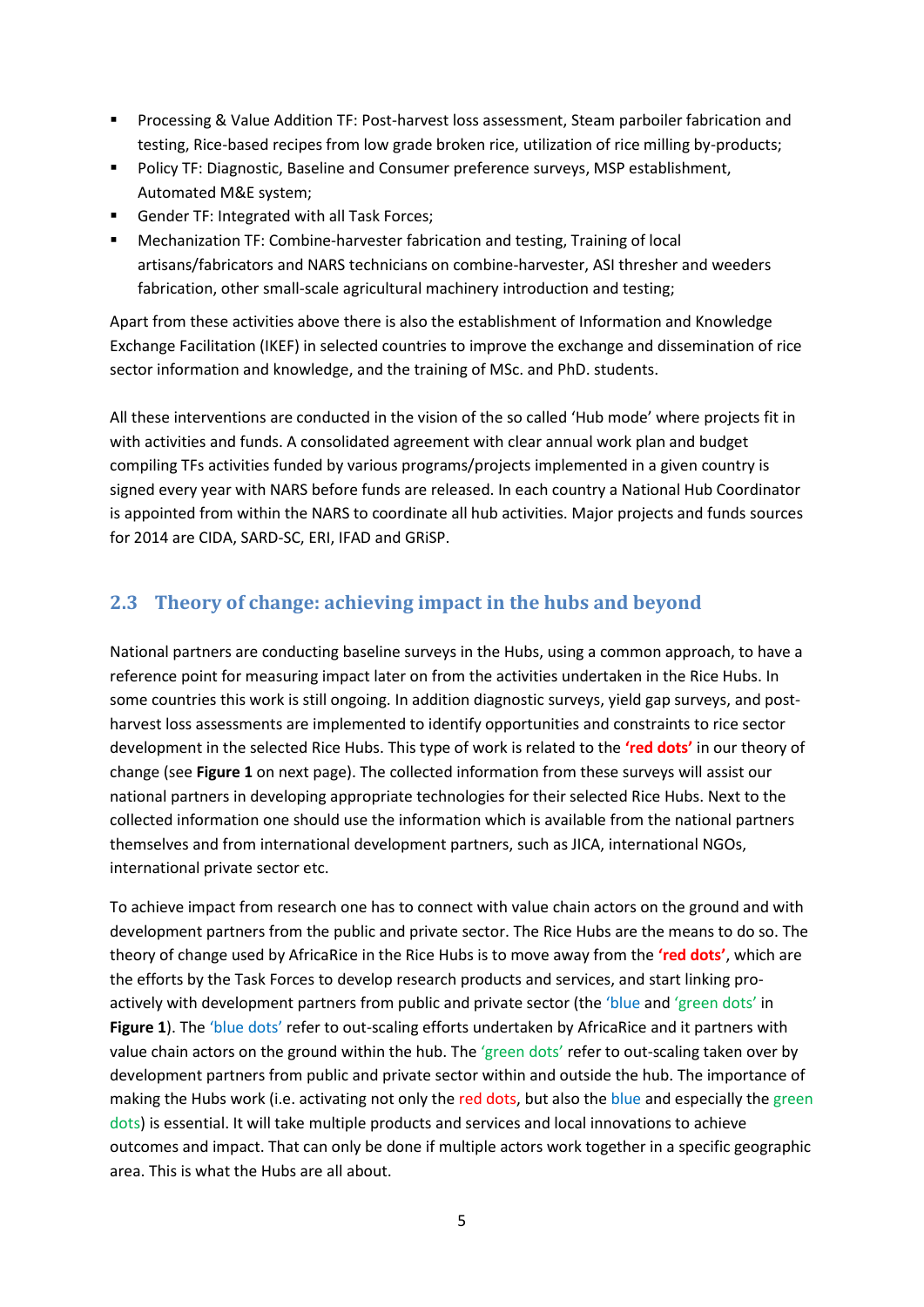

#### **Figure 1 Rice Hub Theory of Change**

Multi-Stakeholder Platforms (MSPs) are platforms for a space of interaction among different stakeholders who share a common resource and interact to improve mutual understanding, create trust, define roles and engage in joint action.

In the Rice Hubs MSPs are used to bring actors together around a business proposition or an opportunity for collective natural resource management (e.g. inland valley development). In fact the MSPs are the beating hearts of the Rice Hubs as they truly bring people together around the main purposes of the Hubs. So MSPs are essential to get Hubs going, and to maintain hub functioning and sustainability (i.e., connections with development partners through PPPs). The MSPs in the Rice Hubs will also function as the ideal channel to provide feedback on and discuss

the diagnostic and yield gap surveys. Furthermore, MSPs act as a source of first-hand information and knowledge on the adaptation and adoption of rice technologies within farming communities.

In 2013, two MSPs have been introduced at the community level in at least one hub of eight countries (Benin, Ghana, Ivory Coast, Madagascar, Mali, Liberia, Sierra Leone, and Uganda). The establishment and functioning of the MSP in the Rice Hub is a complex process that requires intensive and continuous support and training of key actors. An MSP facilitation team consisting of an MSP Coordinator and an MSP Facilitator is installed in each country for that matter. The MSP facilitator is responsible for coaching the MSP process and facilitation on the ground and in the field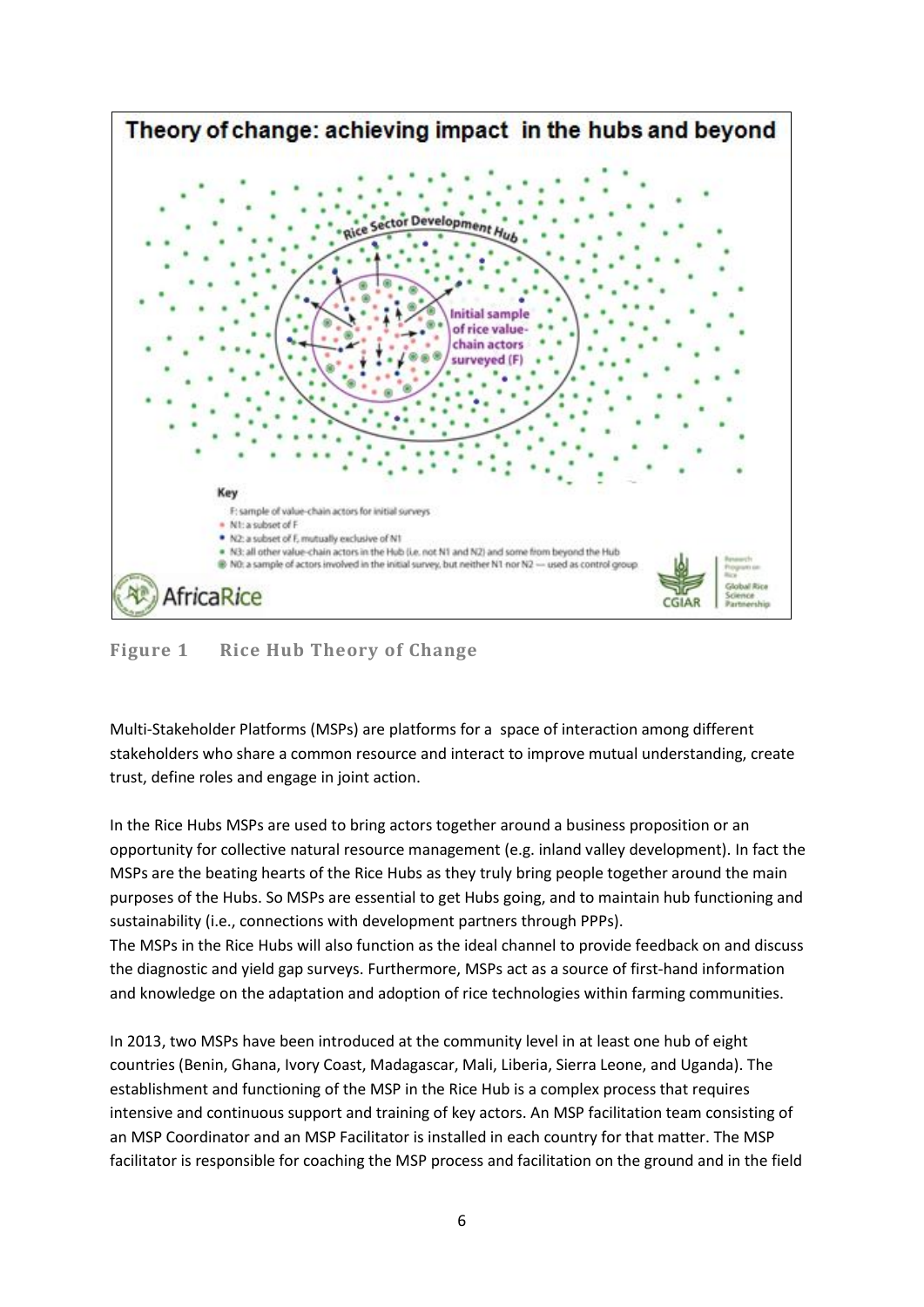(within the hub sites). The MSP coordinator is responsible for managing and executing the MSP process at the hub and country level.

## <span id="page-7-0"></span>**2.4 Hub Governance and Facilitation**

A consultation on governance and facilitation of Rice Hubs involving five NARS DGs and key AfricaRice staff was held in 2013. Further discussions with the national partners on the same issue were undertaken during the February 2014 AfricaRice Science Week. On the basis of the outcomes from these meetings AfricaRice developed a proposal for Rice Hub governance and facilitation during an internal meeting at AfricaRice HQs in April 2014.<sup>3</sup>

A general scheme (**Figure 2**) was agreed upon for Hub governance and facilitation in each country. The objectives of this scheme are to facilitate shared understanding of the hub vision/concept, ensure coherent activities, ensure knowledge sharing within and beyond the hubs, setting ground rules for collaboration and actions, and ensure representation and inclusion of all actors' voices. This idea from AfricaRice serves as a starting point for discussion in the Hub partner meetings. The chance that this proposal will work depends on the specific country settings. The national hub partners are thus invited to adjust the proposal from AfricaRice to their particular circumstances.



**Figure 2 Links between Hub Team(s), the National Hubs Coordination Team and the National Rice Sector Development Team**

<sup>&</sup>lt;sup>3</sup> Hub Facilitation Workshop held at AfricaRice, Cotonou, 7-9 April 2014. Report made by Myra Wopereis-Pura.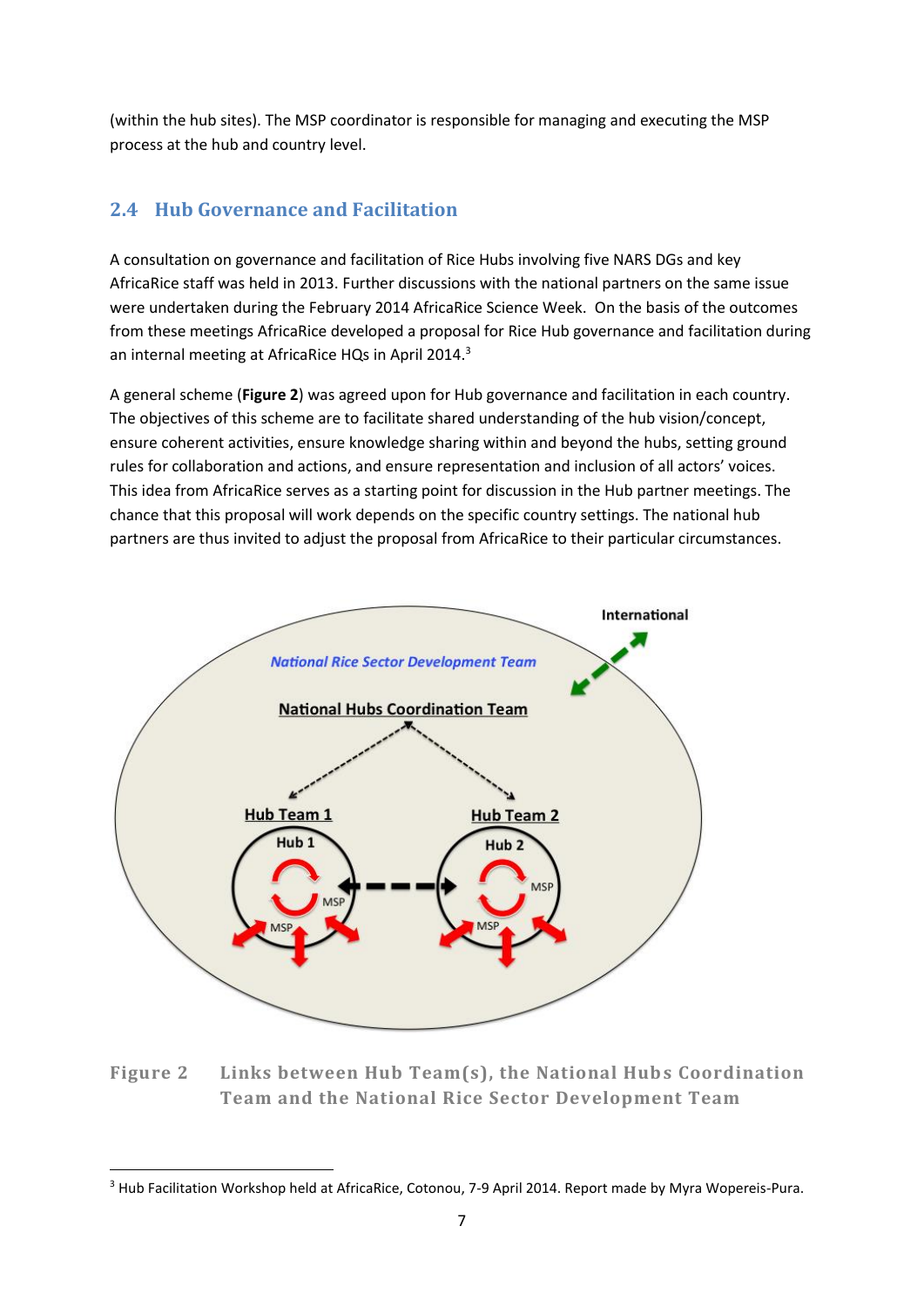A so called National Rice Sector Development Team (**Figure 2**) is supposed to be created by the government as a support to rice sector development in the country. This is an official structure functioning entirely beyond the influence of AfricaRice involving major decision-makers from the public and private sector. This general structure refers to any existing government arrangement responsible for the implementation of the Rice Sector Development Strategy (NRDS). Such a structure usually already exists in the countries as this role may be played by the NRDS secretariat as part of the Coalition for African Rice Development (CARD). Responsibilities of a National Rice Sector Development Team are to draft policies that can guide priorities and activities for the hubs, advocacy on the importance of the rice sector development initiative, mobilize resources and actors, attract private sector investments, and to encourage operationalization of the rice strategy.

The next level is formed by a National Hubs Coordination Team (**Figure 2**). The role of this team is to coordinate Rice Hub efforts (red, blue and green dot activities) at country level, with a direct link to the National Rice Sector Development Team. Responsibilities of a National Hubs Coordination Team are to facilitate out-scaling of the most promising innovation, facilitate synergies among Task Forces and across hubs, ensure relevance of hub activities to the national rice agencies or strategies, advocacy for rice research for development, facilitate synergies with other rice research and development activities not funded by AfricaRice, mobilization or leveraging of additional resources for the hubs, overall M&E of hub activities, and capacity strengthening.

Lastly Hub Teams will be established (**Figure 2**) for each operational Rice Hub in the concerned country. Responsibilities of a Hub Team are to identify a common vision and desirable outcomes with clear activities and indicators, engage all stakeholders especially value chain actors such as private sector, link development partners with other hub actors with the objective of out-scaling, prepare and implement the work plan for the hub, M&E of hub activities, facilitate knowledge exchange within and beyond the hub, and facilitate the establishment of an enabling environment within the hub.

Hub governance and facilitation, including monitoring, evaluation and communication, will mostly be a NARS activity at first, but eventually this should be handed over to leading local actors in all hubs. **Figure 3** presents an example from the Innovation Platform (IP) (akin to AfricaRice's multi-stakeholder platform, MSP) concept how the roles of the actors (ARD = Agricultural Research and Development) change in the course of the platform process.

AfricaRice will provide, if available, the initial funds for kicking off the hub operations at a minimum level. This will be done through its Task Forces and project activities. These project activities include backstopping and training in terms of (i) monitoring and evaluation and impact assessment, (ii) facilitation of MSPs and (iii) rice knowledge management. AfricaRice will ensure that project funds obtained from its donors will be used in the most effective and efficient way possible to achieve projects' objectives and the general objectives of the 2011-2020 Strategic Plan of which the Rice Hubs are an essential component.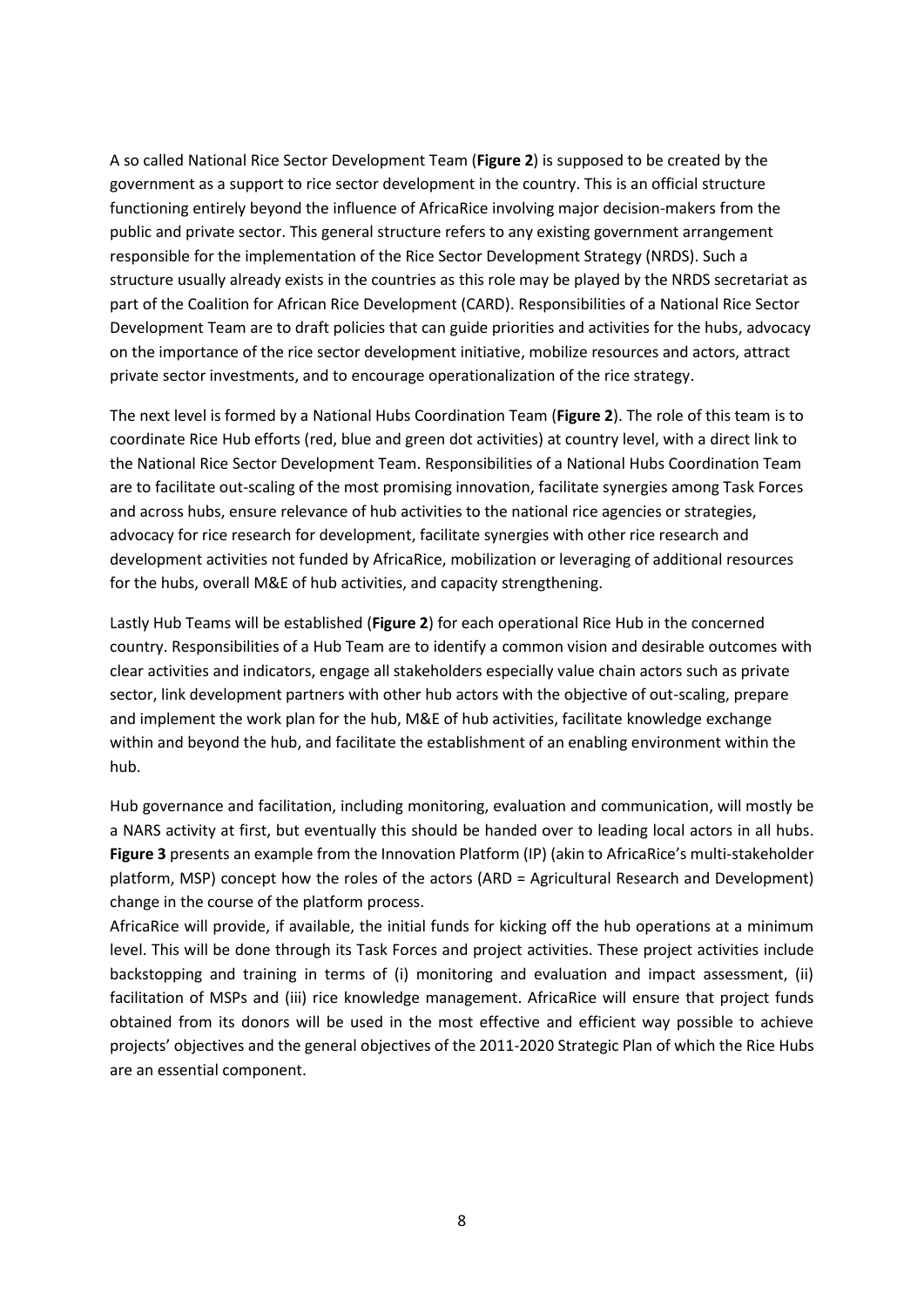

**Figure 3 Changing roles of various stakeholders at different phases**

**Adapted from Devaux,** *et al., 2005*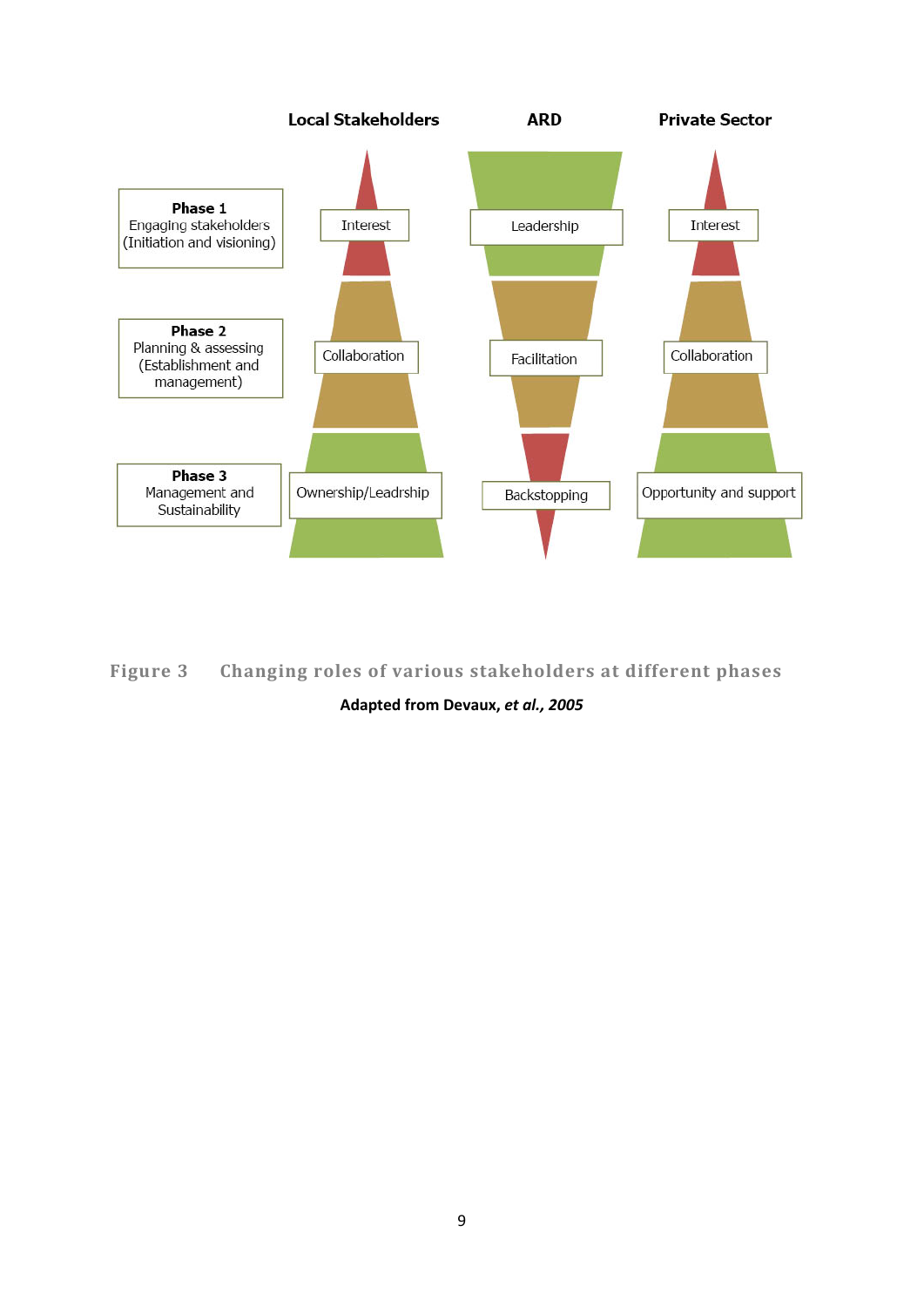## <span id="page-10-0"></span>**3 Results from National Hub Partner Meetings**

## <span id="page-10-1"></span>**3.1 Guidelines Provided**

During the April 2014 Hub Facilitation Workshop held at AfricaRice, Cotonou, guidelines were prepared for the national hub partners meetings. These guidelines were meant to assist the national partners and the AfricaRice facilitators in preparing, implementing, and reporting on the national hub partners meetings. Copies of the guidelines were provided to the national hub coordinator and all Task Force focal points. The first guideline concerns the **preparation of the national hub partners meeting**. A copy of that guideline is presented in **Annex 1**. This guideline presents the **objectives of the meeting** and these are as follows:

- Learn about the status and get an update of the NRDS document and operationalization
- Draft common vision of the Hub based on the shared ideas of the value chain actors and facilitators
- Draft the desirable outcomes of the Hubs
- Communicate on research products such as varieties, machinery, RiceAdvice
- Discuss scalable technologies from research, development and value chain actors (not only AfricaRice!)
- Develop plans to out-scale these innovations (reaching the 'green dots')
- Assess and establish institutional mechanisms for the Hubs (Hub Team <-> National Hub Coordination Team <-> National Rice Sector Development Team)

The preparation guideline states that the national partners will ensure that the relevant partners are going to be invited. **Proposed participants** are as follows:

- Representatives of the Ministry of Agriculture, if possible from the NRDS secretariat, or similar policy or government initiatives
- All Task Force focal points
- National Hub Coordinator
- International development partners with investments in rice sector development within and beyond the hubs e.g. JICA, WAAPP
- National extension partners ; at least three for each hub (public, private and NGO)
- Value chain actors (millers, processors, producers)
- Actors involved in Multi-stakeholder platforms
- Information and Knowledge Exchange Facilitator (IKEF); focal point for the Rice *e*Hub tool

The preparation guideline supplies details on a preparatory meeting one day before the national hub partners meeting (e.g. the evening before). In that preparatory meeting the AfricaRice facilitator will discuss with the national partners several issues to ensure the meeting will reach its objectives. These issues involve program content, participants invited, facilitation of the meeting, and establishing a workshop process group. The workshop process group will be composed of the national hub coordinator, 2-3 Task Force focal points, 1 extension agent or development partner with good knowledge of rice, 1 value chain actor, and AfricaRice staff.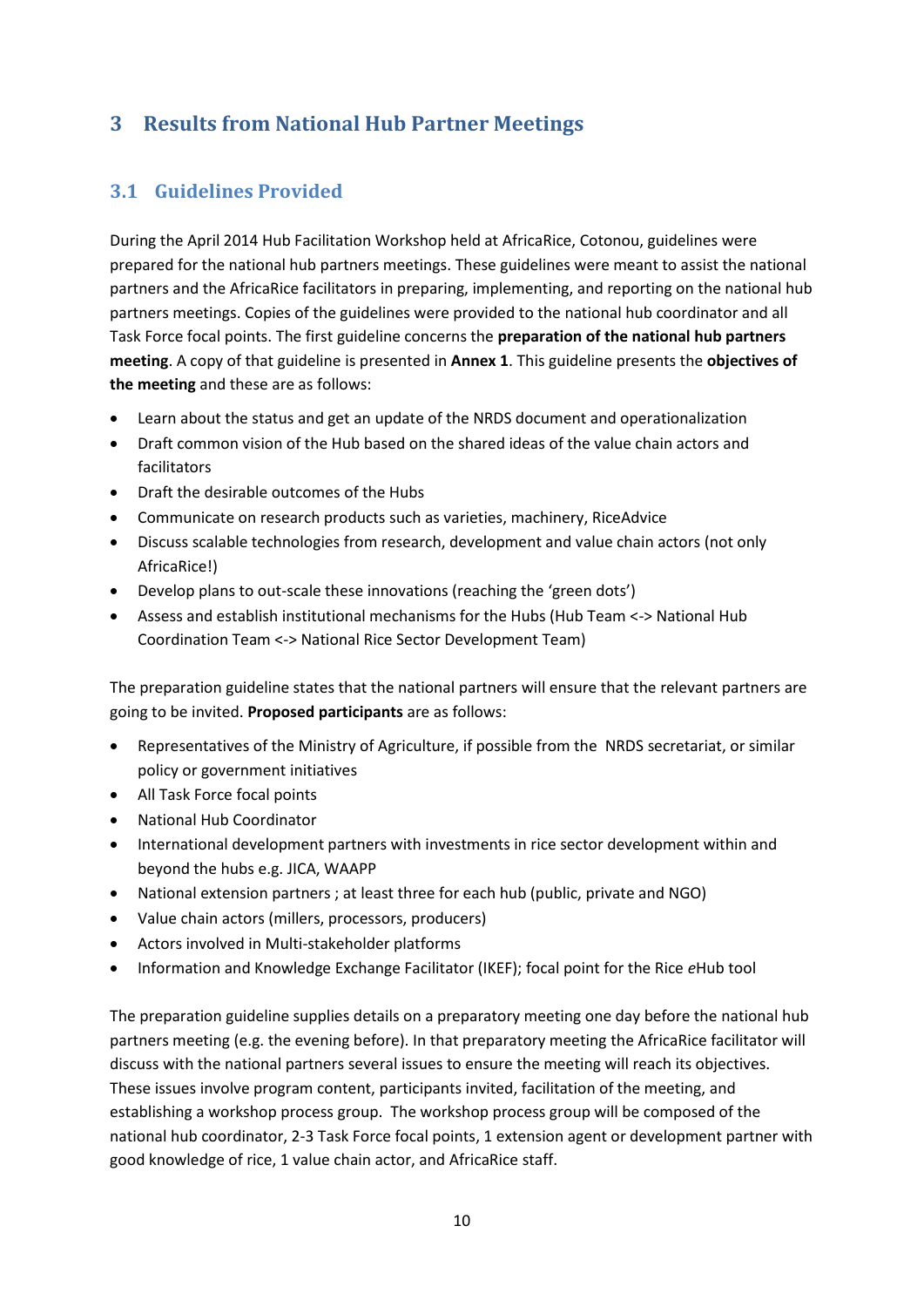A second guideline supplies details on how to define the **rice hub vision and outcomes** (**Annex 2**). On the basis of the vision and the outcomes the participants will then be able to prepare a work plan.

A third guideline concerns the drafting of a template of a **framework of agreement among actors** within the hub (**Annex 3**). This framework of agreement among actors within the hub was one of the recommendations at the NARS DG meeting on hub governance and management for AfricaRice.

A template of such a framework, including an example of a work plan, is provided in **Annex 4**.

## <span id="page-11-0"></span>**3.2 General Overview Implementation of Meetings**

**Table 1** gives a general overview of the implementation status of the national hub partners meetings at this point in time, which is end November 2014.

|  |  |  | Table 1 General overview of the implementation status of the national hub partners meetings |
|--|--|--|---------------------------------------------------------------------------------------------|
|--|--|--|---------------------------------------------------------------------------------------------|

| <b>Total</b>                 | <b>Planned</b> | Implemented | Report<br><b>Available</b> | <b>Vision</b><br><b>Available</b> | <b>Work Plan</b><br>Available | List of<br><b>Participants</b> |
|------------------------------|----------------|-------------|----------------------------|-----------------------------------|-------------------------------|--------------------------------|
| number of<br><b>Meetings</b> | 24             | 24          | 20                         | 21                                | 22                            | 20                             |

There are not yet (draft) reports of the national hub partner meetings sent to AfricaRice by the partners in DR Congo, Liberia, Togo, and Uganda. The meetings for DR Congo and Togo have been held in the second half of October. However, meetings in Liberia and Uganda were held already quite some time ago. For DR Congo, Togo, and Uganda we received fortunately the work plans for the hubs but this was not the case for Liberia. The report supplied by the partners of Burkina Faso contained a general vision but no work plan. In the case of Côte d'Ivoire and Cameroon it was the other way round; work plan included but no vision.

**Figure 4** presents the average percentage of representatives from the different types of rice sector actors on the basis of the 20 received lists of participants. The available lists of participants show that researchers were overrepresented in almost all countries. **Figure 4** shows that generally researchers covered 38% of the total participants. In half of the countries this overrepresentation was less severe and one could speak of a relatively good mix of participants. However, in the other half of the countries the researchers have been dominating the group sessions.

The representation of the private sector with less than 1 person out of 10 participants is not sufficient as the private sector covers rice processors, input suppliers, rice traders, rice transporters, and seed companies. In this way many segments in the rice value chain have not properly participated in the development of the work plans. The low representation of the local government is also not good as the value chain actors in the rice hubs need to have good links with the local authorities. The low representation of international development partners and NGOs will not help in out-scaling the technologies and innovations to the green dots. The equally low representation of financial institutes will cause problems in getting funds for the planned activities in the work plans.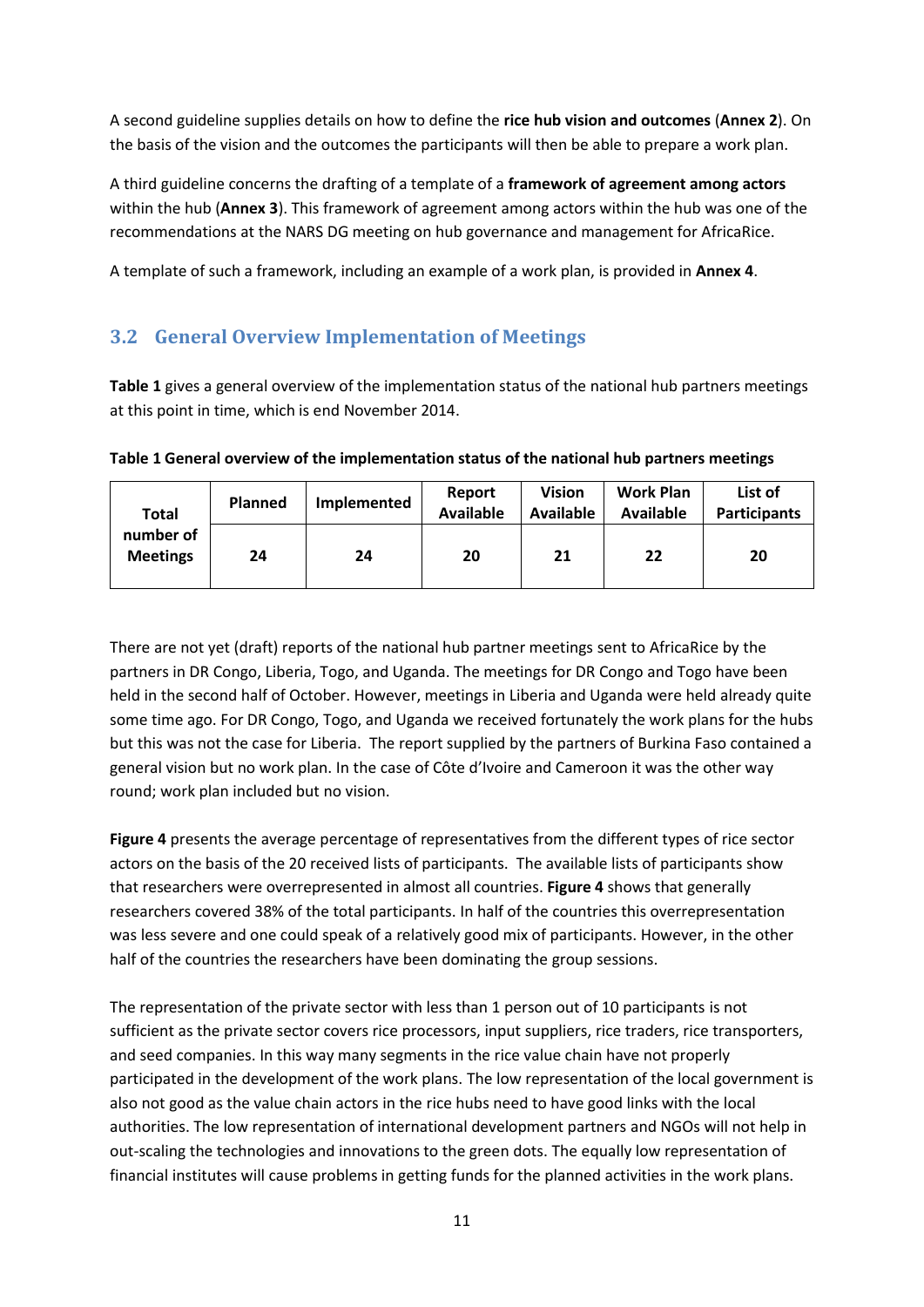

#### **Figure 4 Average percentage of representatives from rice sector actors participating in the national hub partners meetings**

In most countries all Task Force focal points from the NARS participated in the meetings. The Information and Knowledge Exchange Facilitator (IKEF) is a member of research just as the MSP coordinator. In some countries the IKEF and/or MSP coordinator and facilitator were absent. In four countries (Chad, Congo Brazzaville, Mauritania, Rwanda) the meeting was held without AfricaRice facilitator.

#### <span id="page-12-0"></span>**3.3 Group Sessions**

The fact that the national hub partners meeting was held in or near one of the hubs caused an unequal distribution of participants according to type of hub in quite a number of countries. For example in Sierra Leone the representatives of local farmer organizations, local government, and local NGOs were linked to the IVS hub only. Discussions in the other two rice hubs of Sierra Leone, that is the mangrove rice ecology and the riverain grassland ecology, thus missed the contributions from local stakeholders other than extension workers. As a result the visions, objectives, and work plans for these two concerned hubs were almost solely developed by researchers and extensionists. In other countries the unequal distribution of participants according to hubs resulted in no visions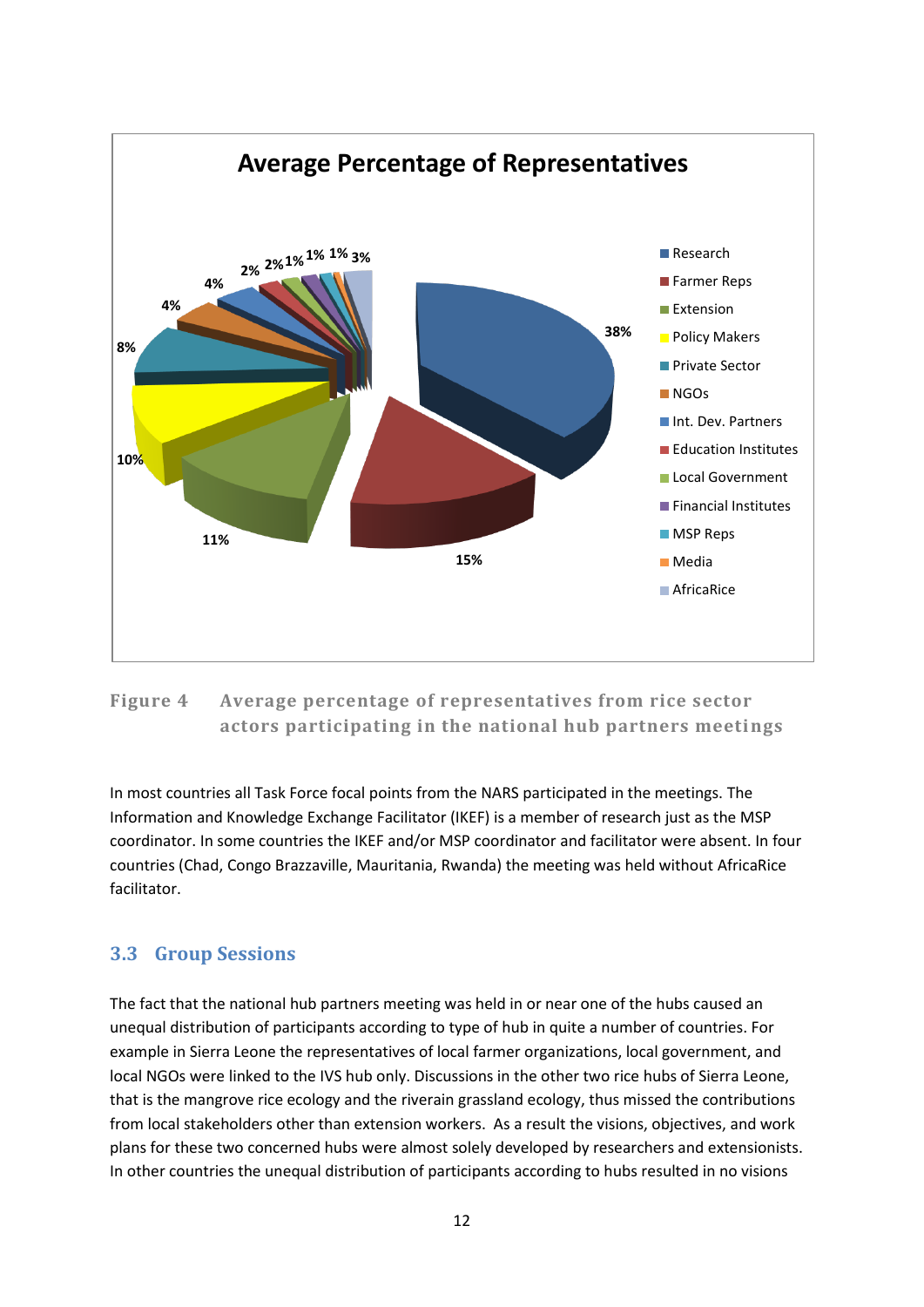and work plans developed for the hubs other than the one where the meeting was held. Or one general vision and work plan was developed for all hubs concerned, as was the case in Congo Brazzaville, DR Congo, Gabon, Guinea, Mauritania, Rwanda, and Senegal. For Cameroon and Côte d'Ivoire one general work plan was developed in the absence of any hub vision. In a few countries the localization and names of some hubs were changed during the meeting.

In line with the guidelines for defining visions and outcomes (**Annex 2**) the participants in quite a number of countries were divided into groups according to categories, i.e. farmers, processors, transporters, traders, extensionists and researchers. This limited the interactions between the different key stakeholders. As a consequence the activities in the work plans were sometimes linked to one stakeholder only without collaborations with other rice hub actors. In other countries group sessions were done for actors involved in one specific hub. Generally this generated better integrated work plans with more examples of collaborations between actors. The overrepresentation of researchers caused in some countries that farmers, farmer organizations and other local key stakeholders were treated as receivers and not as active participating actors in the hub. In these cases the work plans for the hubs were made on the basis of general constraints and not specific outcomes per hub. The often too many, general constraints reflect more the analysis made by research and national policy makers and do not show properly the involvement of other key stakeholders.

In some countries too much attention was given to align the work plans with the SARD-SC project. As a result these work plans were again too much on the basis of general constraints and not specific outcomes per hub. No visions were supplied for the rice hubs. Indicators were in some cases limited to inputs needed and not outputs obtained. In fact the work plan sessions for these countries should be repeated per hub with only a few selected key outcomes related to a vision to make the often very ambitious work plans realistic and fully operational.

Although good efforts have been made in developing work plans for hubs in many countries there has been no example of a work plan which meets all the required expectations. Many times details are missing on the type of collaborations between the stakeholders and the financing of the activities apart from the assistance expected from AfricaRice and the government.

For a number of countries the finalization of the work plans for all hubs is still in progress. That is why not all required work plans are included in some of the reports.

Draft hub framework agreements of collaboration have been signed by a number of implicated stakeholders for both concerned hubs in Tanzania only. Signing of such an agreement has proven to be very difficult for most stakeholders. The general reason given by most actors is that they have to discuss this first with their supervisors or association members.

During the national hub partners meetings the rice hub work plans for a period of 5 years were developed after establishing the rice hub visions. So we moved already from phase 1, that is engaging stakeholders (initiation and visioning), to phase 2, that is planning and assessing, in one single meeting. Ideally there should be a change in the roles of the partners while moving from phase 1 to phase 2 (see Figure 3). Clearly such a change did not take place during the national hub partners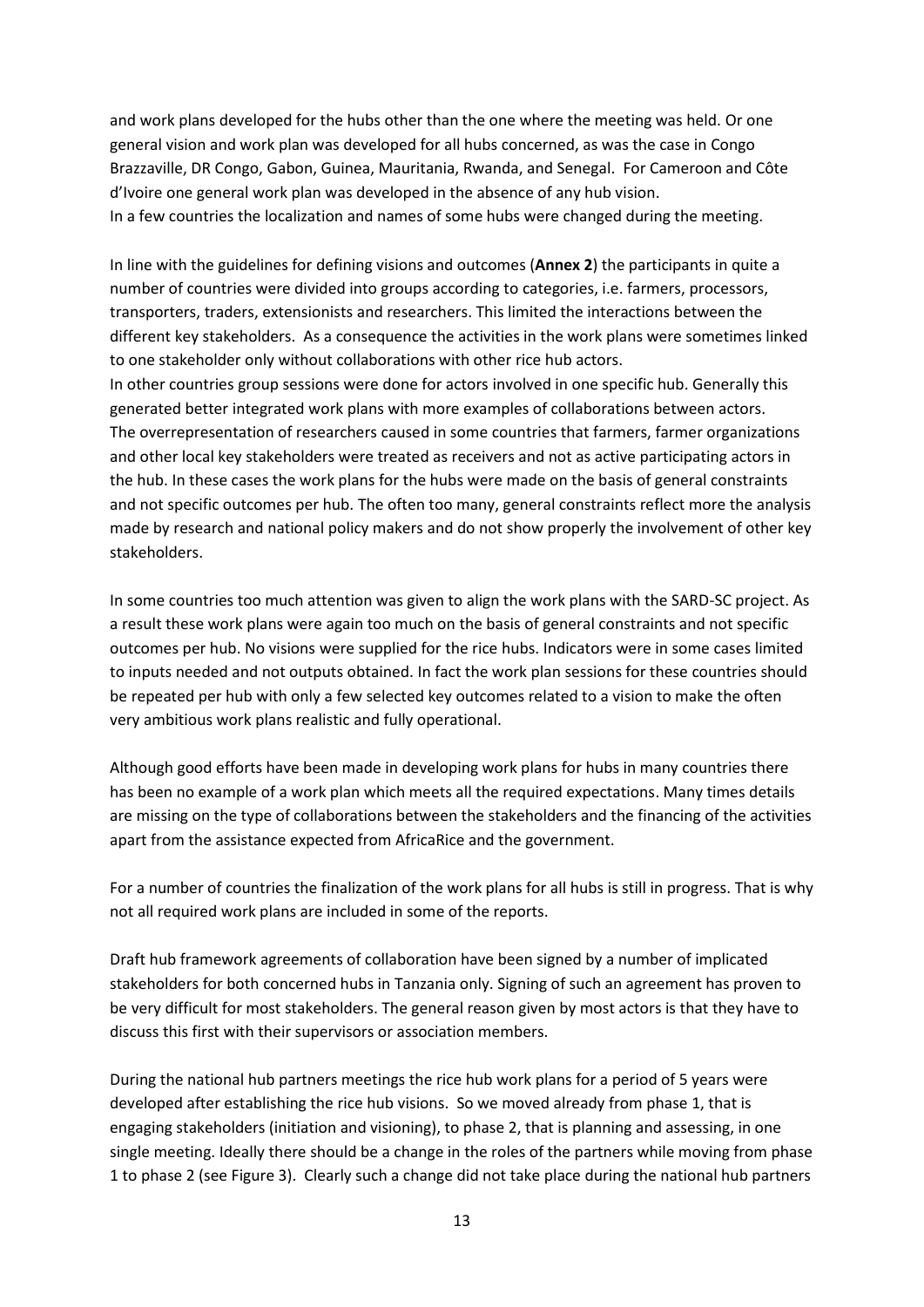meetings and as a result we have been going too fast in our methodological approach in quite a number of countries.

## <span id="page-14-0"></span>**3.4 Hub Governance and Methodology**

In most reports the **governance** of the Rice Hubs remains unclear. Almost always there are no details provided on stakeholders involved, meeting frequencies, and arrangements to fund these meetings. The only time that there is a detailed budget prepared in the work plan for the hub governance the only implicated actors appear to be AfricaRice and the Ministry of Agriculture and funds are expected from AfricaRice only. This is clearly a case of misunderstanding on the role of AfricaRice in the rice hubs. The national partners are supposed to take the lead in the hubs, also financially.

Also for the **monitoring and evaluation** of achievements related to the work plans in the hubs there are almost no details provided on stakeholders involved, meeting frequencies and arrangements to fund these meetings. In one country a key role is reserved for the IKEF. However, no details are provided how this will take shape. In another country it is proposed to have quarterly planning and review meetings funded on a rotational basis by the various stakeholders and coordinated by research. No further details are supplied on the types of stakeholders involved. In the country with the misunderstanding on the role of AfricaRice in the rice hubs the monitoring and evaluation is supposed to be done by a team from the Ministry of Agriculture. The involvement of other stakeholders remains unclear. No details are provided on the M&E methodology and frequency of M&E visits. It is only clear that financing for these activities are expected from AfricaRice only.

In most meetings there was a presentation on the **National Rice Development Strategy (NRDS)**. However, almost no report supplies detailed information on the implementation status of these national rice development strategies. Nigeria reported that the NRDS components are being operationalized in many different ways by the government and the different partners, although not exactly as envisaged in the NRDS document. It is hoped that the hub concept will complement and fasten the realization of the NRDS plans. In Sierra Leone the NRDS is still in its drafting stage and interaction between NRDS task force members is hampered by irregular and insufficient meetings.

The latest updated information on the CARD website shows that Chad, Congo Brazzaville, Mauretania, Niger, and The Gambia have not drafted yet their NRDS. In The Gambia the task of drafting the NRDS document was given to a consultancy company in June 2014 and it is expected to have the document ready in October 2014. From the information supplied on the CARD website it is difficult to assess if a country has operationalized its NRDS. The assumption is that this could be the case whenever a country has finalized their concept notes.

In the Rice Hub methodology the **MSPs** take a very prominent place as these platforms are seen as the beating heart of the Hub for creating interactions and collaborations between the key stakeholders. However, surprisingly MSPs have so far only been created in 8 of the AfricaRice member countries. Feedback from the AfricaRice expert Dr. Cara Raboanarielina shows further that MSPs are currently only functional in 6 countries (Benin, Côte d'Ivoire, Ghana, Madagascar, Mali, and Uganda). Quite a number of work plans from the available reports include the installation of various MSPs. The goals and timing of these MSPs show often a possible misunderstanding of the MSP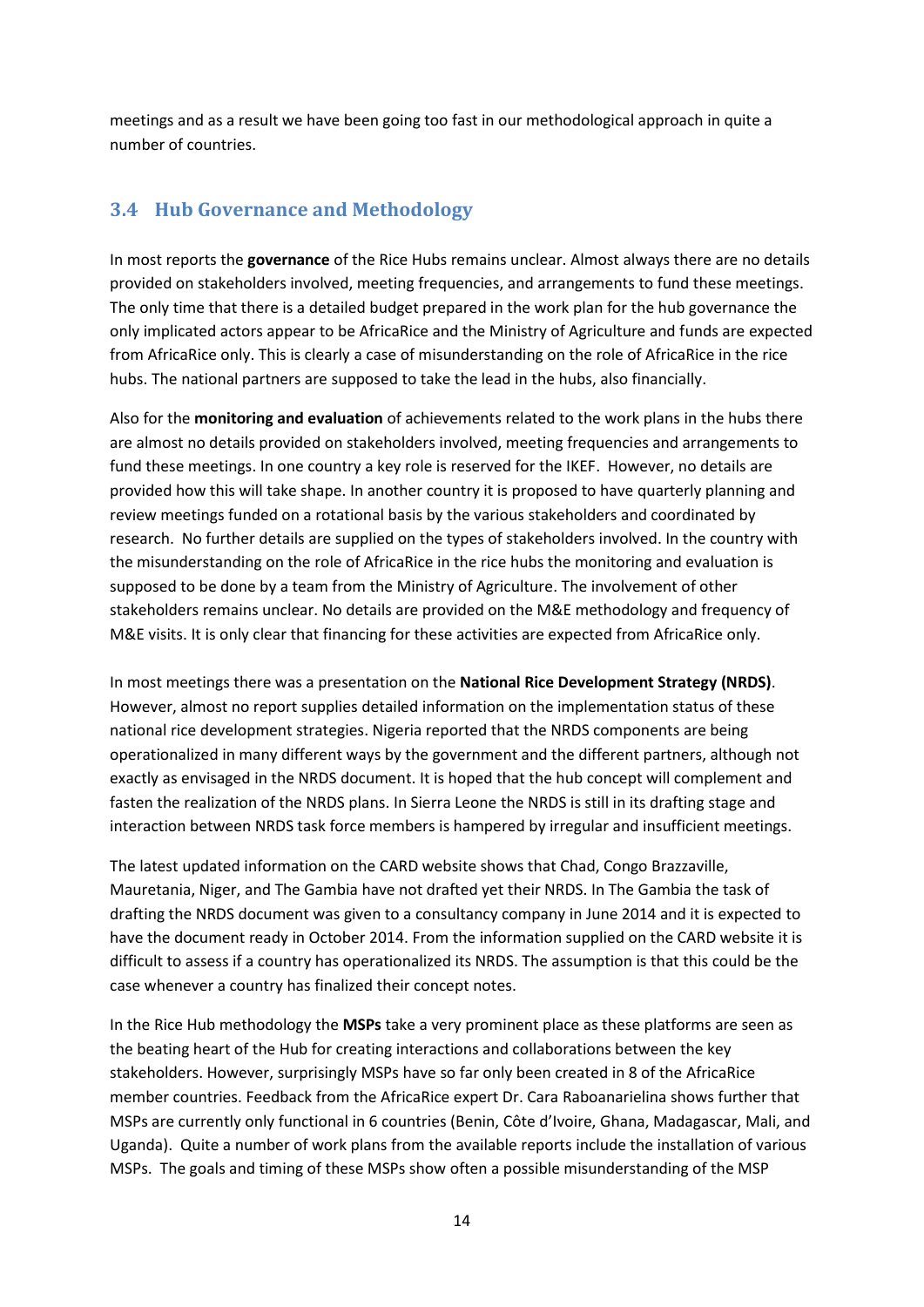concept. In one case activities to educate and organize producers into groups were referred to as MSPs.

In a few countries participants started to discuss the differences and similarities between the **Innovation Platform (IP) concept and the Rice Hub/MSP concept**. In these countries the IP-concept had been introduced prior to the Rice Hub/MSP concept and one wondered why there was a need to come up with a new methodology for similar purposes. In Senegal it was stressed that there should be partnerships between these concepts to strengthen human resources in quantity and quality. In Sierra Leone the participants decided that a harmonization is needed for these two concepts. In The Gambia a similarity between IPs and MSPs was noted as IPs assist the focal farmers to link with other value chain actors in the hubs.

## <span id="page-15-0"></span>**3.5 Feedback from AfricaRice facilitators and experts**

Feedback has been received from AfricaRice facilitators and experts on Rice Hub performance (Boubakary Cisse), national hub partners meetings (Philip Idinoba and Kalimuthu Senthilkumar), and Rice Hub methodology (Sidi Sanyang). Their contributions are reflected here below.

The **Rice Hubs concept** appears still not to be well understood in most of the countries. In some cases there is a misunderstanding of the signed Rice Hubs Agreement while implementing it. Technical and financial reports are generally not timely submitted which considerably delays funds released by AfricaRice.

There is a lack of proper **collaboration between TF focal points** in countries to facilitate synergies. The TF focal points should meet often. However, in some countries such as Tanzania the TF focal points are based in different locations and they do not have the opportunity to meet often. These circumstances cause that they are not able to work properly together.

Currently, funds coming from AfricaRice to NARS partners institutions are only acknowledged by the institute director, national Hub coordinator and the accounting officers. The disbursement and uses of such funds is only known to these three officers and other TF focal points are highly unaware of such funds and uses. This leaves room for a few officers to abuse the use of such funds and without transparency or accountability to others.

The experiences from the countries show clearly that the **two days assigned** for the national hub partners meeting were inadequate to fully deal with the issues and deliverables from the meeting. There were too many planned presentations before the group sessions could start. In most cases, there was not sufficient time left for the establishment of the work plans, discussions on the hub governance and facilitation, and the drafting of the framework of agreement. There were brief presentations on Rice Hubs governance and facilitation by the national hub facilitators, after which it was not possible to discuss how to constitute each hub coordinating team. Sub-groups were installed at the end of the meetings to finalize these unfinished tasks. A three days meeting would have been enough to tackle all issues in a proper way. However, this would have involved additional costs which could not be covered by the funds sent from AfricaRice for holding the meeting.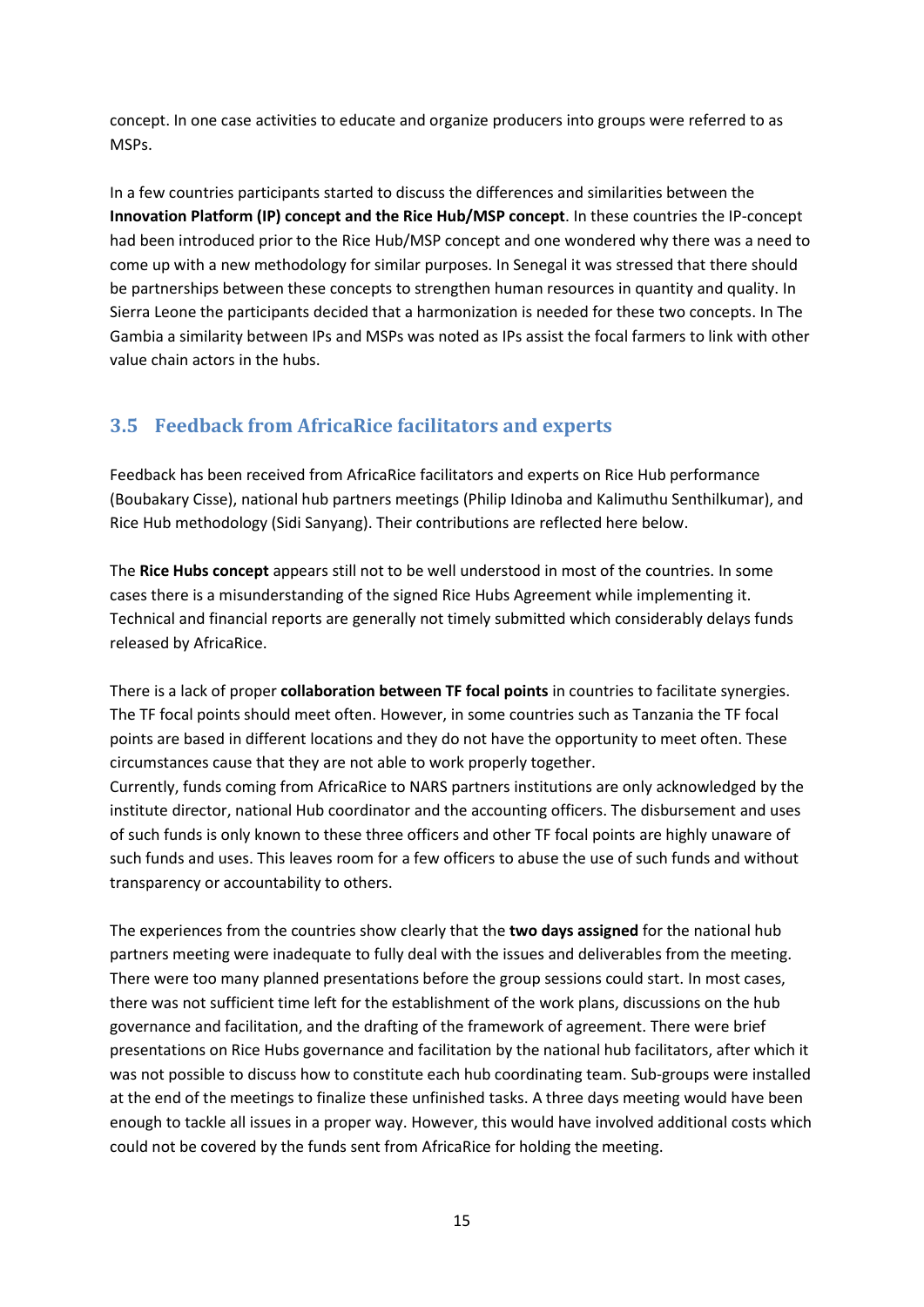The work plan for the Rice Hub is a very important issue and really needs the proper participation from all relevant stakeholders in a particular hub. If a work plan is not incorporating ideas and contributions from the key players it will not be an operational work plan. So if we want the Rice Hubs to succeed, we maybe need to slow down in some countries and give other stakeholders the time to team up with research, extension and farmers to sit down and discuss on visions and work plans for the Rice Hubs. This means that in some countries we have to go back to phase 1 and then make a new move to phase 2 (Figure 3). In other countries the meetings were quite successful and the work plans operational so that we can proceed there. We have to look at it case by case.

The **Rice Hub Methodology** should be simple, realistic/pragmatic and with less governance layers because we are dealing with many countries and possibly many more MSPs which will make it very costly. Moreover there is a high risk of duplication between the various layers at MSP, Hub Team, and National Hub Coordination Team /National Rice Sector Development Team levels as some actors are involved in more than one level.

The **MSPs** need to be the engine and vehicle for change of the rice Hubs. The MSP is where collective diagnosis, planning and action have to be systematically facilitated by skilled and experienced practitioners/facilitators. Preferably at least 3 facilitators with complementary skills/competences are needed for functional MSPs to operate well in value chains and this will depend on the priority problem to be addressed at a point in time along the value chain. Facilitation of MSPs is a role play and the skill that is most needed at a point in time should lead and others become key actors/players in the value chain. So it is better to spend resources on MSPs in each Hub and leave out unnecessary structural hierarchy for hub governance. Preferably there should be 2-3 MSPs per Rice Hub depending on how big/large the Hub is and systematically link these in each Hub and even across Hubs through learning visits and experiential learning and sharing. The self-organized governance structure of an MSP that is well facilitated is more sustainable than the ones that have been formed before the value chain actors start to build trust and confidence through the MSP process.

To make the Rice Hub idea a successful venture, it will require a different kind of **capacity and knowledge for facilitating** than most of our NARS partners currently possess. Some of these countries need very close backstopping from AfricaRice if we are expecting to see great results from the Hubs idea. Particularly capacity building on how to facilitate value chain development, market/ business development, and partnerships within an innovation system should be provided to the national hub coordinators, the TF focal points and the Hub Teams.

NARS partners implementing the Hub approach seem to be finding it difficult to freely involve other development partners to fully participate. There is thus a **need to identify active development or private sector partners** in or near the Hubs who will be charged with engaging the other partners in the Rice Hubs with the active participation of the NARS partners and AfricaRice staff in each country. In most countries the NARS institutions are located far from the Rice Hubs which will render their capacity to supervise the hubs activities very low. Many of the TF focal points do not visit the hubs more than twice a year and one wonders how they could take on more responsibilities for leading the Rice Hubs development activities.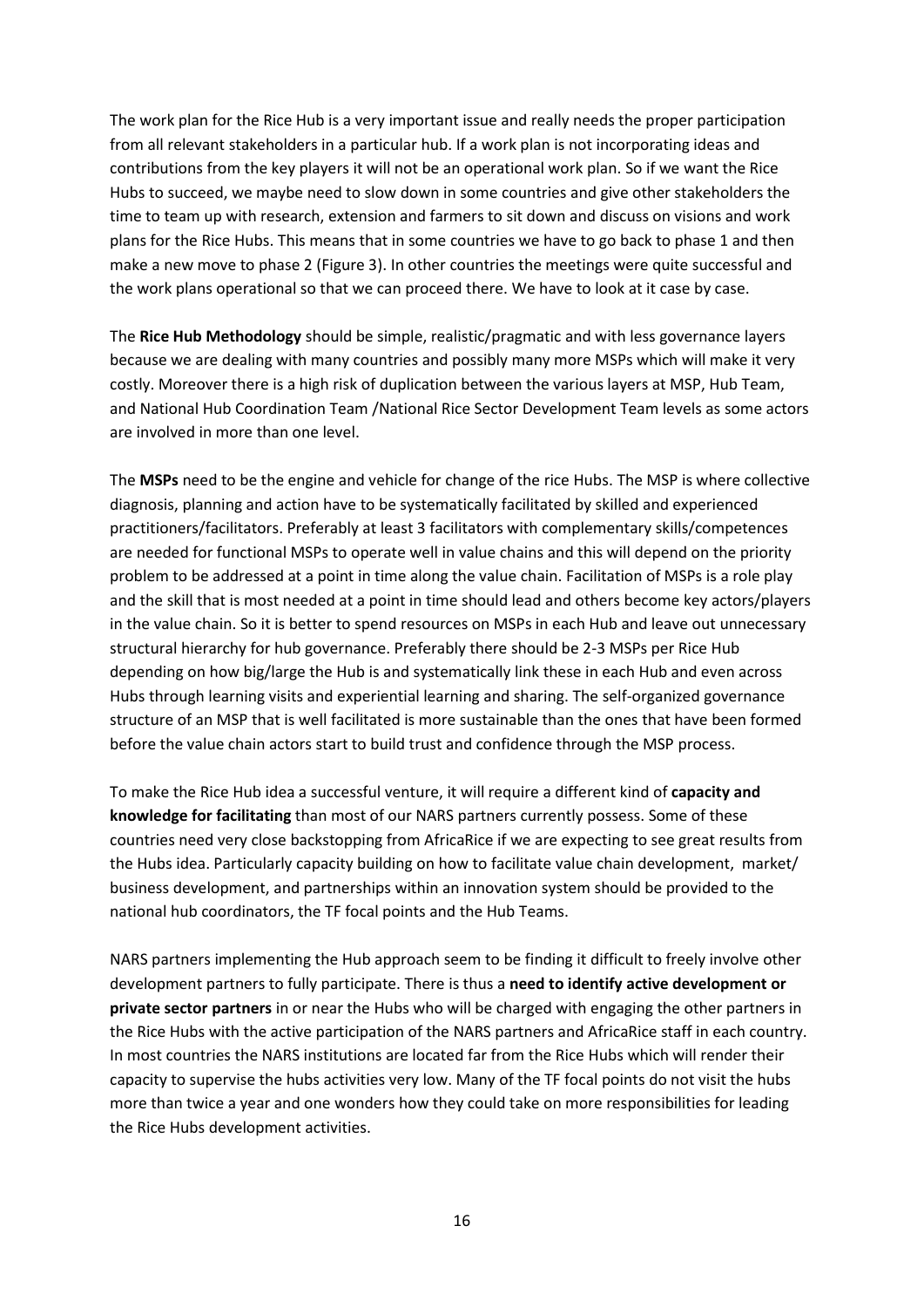A prominent question is by who and how the activities of the rice hubs will be **financed**? Different partners from all countries are expecting that the drafting of work plans will lead to future donor funding for the hubs activities. Fortunately, some stakeholders already finance one or two activities, which feature in the developed work plans for the Rice Hubs. AfricaRice can assist in sourcing any potential donors that can fund the facilitation of the rice sectors hubs development across Africa. It has to be realized, however, that the Rice Hub Methodology focuses on generating finance for hub activities from value chain actors through their business activities developed jointly in the Hubs. Regular meetings of different rice value chain actors are recommended. The organization of such meetings could be financed by different stakeholders in rotation.

The **CORAF Innovation Platform (IP) approach** had a headstand advantage to the AfricaRice MSP/Rice Hubs approach because they have been established in many countries before the Rice Hubs and MSPs came on board. Naturally while these two approaches are similar both in meaning and application, most of our partners talk about IPs and less of MSPs. AfricaRice would need some efforts in "facilitation" towards the realization of the goals of the MSPs so they can be able to deliver the envisaged results to the target groups, as different from just establishing organizational structures like the IPs. The NARS partners must all recognize the fine difference.

**Impact** such as number of farmers worked with, households benefiting or adopting GAP or new technologies, number of MSPs, or income of farmers etc. from the hub activities either as red, blue or green dots are important to register. In that case AfricaRice should develop the criteria for measuring that impact of work together with the NARS partners rather than relying on their annual reports for the activities and results in the hubs.

In several countries, the **partners were really enthusiastic** about the Rice Hubs concept and want AfricaRice and NARS partners to be encouraged to carry out the plans of using the Hubs as platforms of exchange and for rapidly facilitating the development of their rice sector in any particular hub. There is need to keep partners enthusiastic and expectations up and running. Having sold this concept, there is no going backward now. The national hub coordinator should be empowered by AfricaRice to move the discussion forward with the partners and formalize the hub governance structure and see what could be still done this year 2014.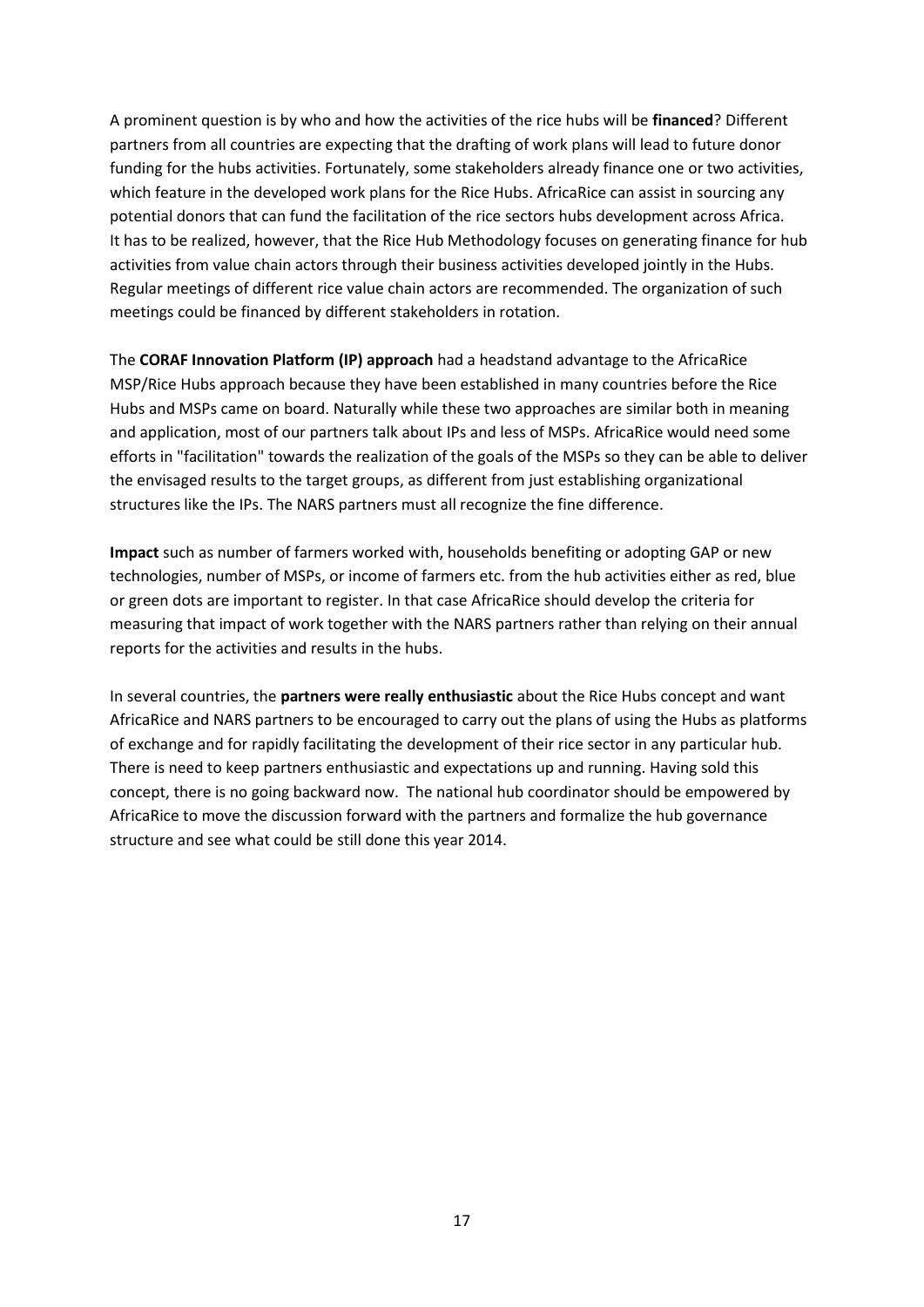## <span id="page-18-0"></span>**4 Conclusions and Recommendations**

## <span id="page-18-1"></span>**4.1 Conclusions**

**Annex 5** presents a **status overview of NRDS, Rice Hub and MSP implementation** in the countries where national hub partners meetings were held. Points are given for certain accomplishments in the process of NRDS, Rice Hub and MSP implementation. Total points gathered per country indicate a certain degree of Rice Hub performance and operationalization. Through using this method it turns out that Mali, Ghana, Uganda, and Nigeria are ahead of the other countries in terms of Rice Hub implementation. Of course the method followed here is not a very sophisticated way for evaluating the countries. It is merely used as a starting point for discussion how to select champion countries for presentation during the 2015 AfricaRice Science Week.

**Annex 5** supplies, however, quite some **feedback on the objectives** of the national hub partners meetings. Here below the objectives are presented together with the obtained results.

- Learn about the status and get an update of the NRDS document and operationalization **Updates mostly supplied but degree of operationalization remains unclear in most cases**
- Draft common vision of the Hub based on the shared ideas of the value chain actors and facilitators **Most countries were able to produce visions but in half of the cases this was not done for each hub separately**
- Draft the desirable outcomes of the Hubs **In half of the countries there was no good representation of value chain actors and outcomes were often too much influenced by researchers, extensionists, and policy makers**
- Communicate on research products such as varieties, machinery, RiceAdvice **In most countries this was done by the TF focal points and the national hub coordinator**
- Discuss scalable technologies from research, development and value chain actors (not only AfricaRice!) **Scalable technologies almost entirely limited to AfricaRice and NARS**
- Develop plans to out-scale these innovations (reaching the 'green dots') **Most work plans contain activities for out-scaling innovations**
- Assess and establish institutional mechanisms for the Hubs (Hub Team <-> National Hub Coordination Team <-> National Rice Sector Development Team) **In most countries not much progress has been made for the hub governance and facilitation**

The two days assigned for the national hub partners meeting were apparently not enough to address all objectives properly. However, proper facilitation of the meetings through giving more time for the group sessions could have generated more results than what we have now (e.g. no example of a work plan which meets all the required expectations, only one draft framework agreement signed).

The overrepresentation of research in more than half of the countries has affected the quality of the work plans in a negative way as many segments in the rice value chain have not properly participated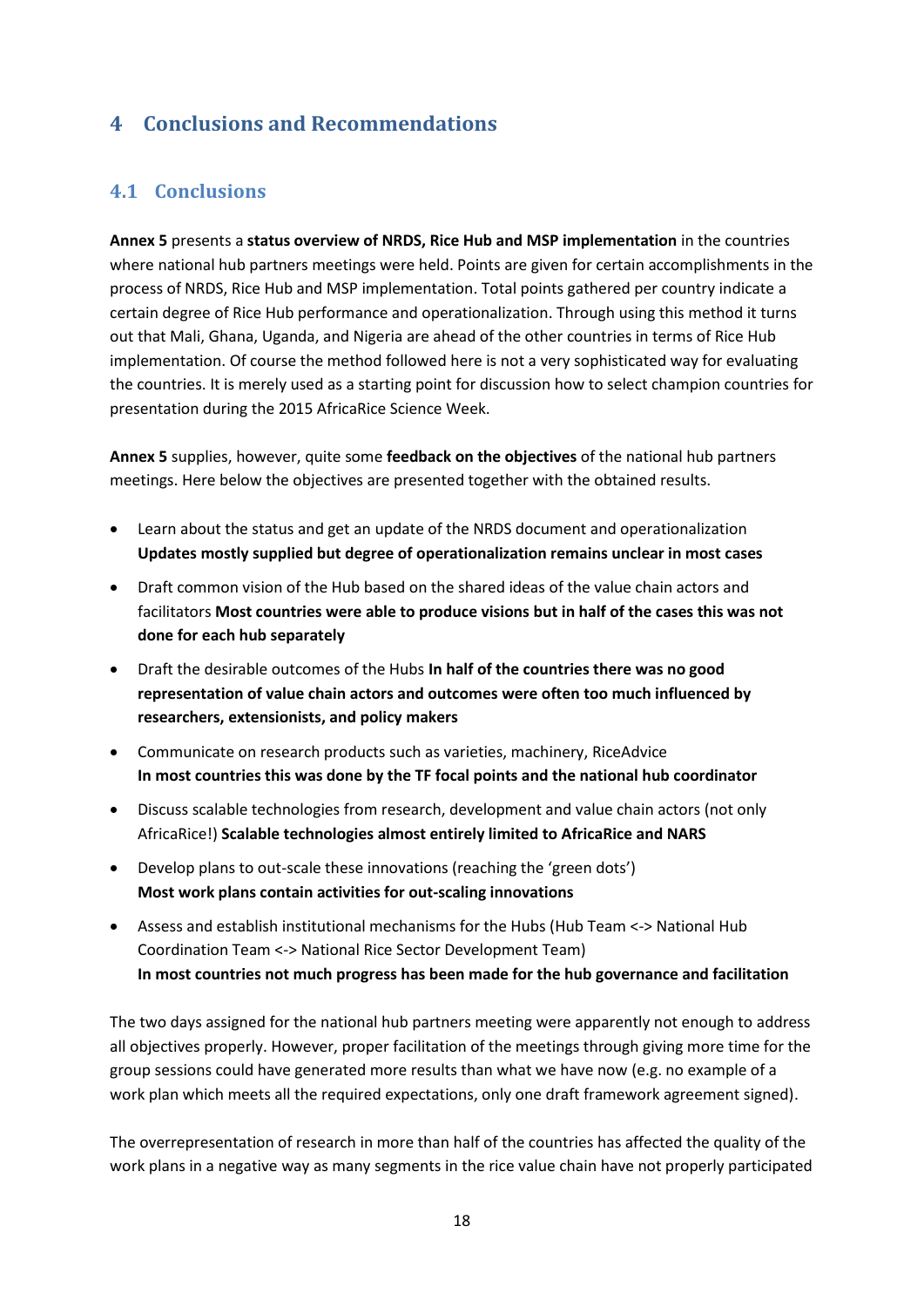in the development of the work plans. The generally low representation of local government, international development partners and NGOs will not help in out-scaling the technologies and innovations to the green dots. The equally low representation of financial institutes will cause problems in getting funds for the planned activities in the work plans. There is an inherent threat to the Rice Hub methodology if it has a narrow range of actors. It is therefore necessary to achieve a balance.

National hub partners meetings were held in or near one of the hubs and this caused an unequal distribution of participants according to hub in many countries. In some cases this led to no visions and work plans developed for the hubs other than the one where the meeting was held. Or one general vision and work plan was developed for all hubs concerned. One wonders if all the hubs selected in a country are really operational.

The guidelines for defining visions and outcomes often limited the interactions between the different key stakeholders. As a consequence the activities in the work plans were sometimes linked to one stakeholder only without indicating collaborations with other rice hub actors.

The leading role of the NARS partners in the implementation of the Rice Hub approach is not encouraging a proper involvement of other rice sector development actors. For example assistant facilitators for the meetings were often selected from amongst the researchers. These facilitators were regularly not able to keep their role as facilitator separate from their role as researcher. Changing the mindset of scientists to accept other players in the Rice Hubs appears to be very challenging.

MSPs have so far only been created in 8 of the AfricaRice member countries and these MSPs are currently only functional in 6 countries (Benin, Côte d'Ivoire, Ghana, Madagascar, Mali, and Uganda).

## <span id="page-19-0"></span>**4.2 Recommendations**

Group sessions should be done per hub as this generates better integrated work plans with more examples of collaborations between actors. In some countries the currently available work plans are not suitable for the rice hubs and have to be redone.

AfricaRice has to invest quickly more in getting a full understanding of the **Rice Hub Methodology** amongst the NARS partners and all key rice sector stakeholders. This will ensure that the key hub stakeholders take the lead in the hubs, also financially, and do not expect AfricaRice to step in each time. This should also involve discussions on the differences and similarities between the Innovation Platform concept and the Rice Hub/MSP concept.

Capacity building on how to facilitate value chain development, market/ business development, and partnerships within an innovation system should be provided to the national hub coordinators, the TF focal points and the Hub Teams by AfricaRice.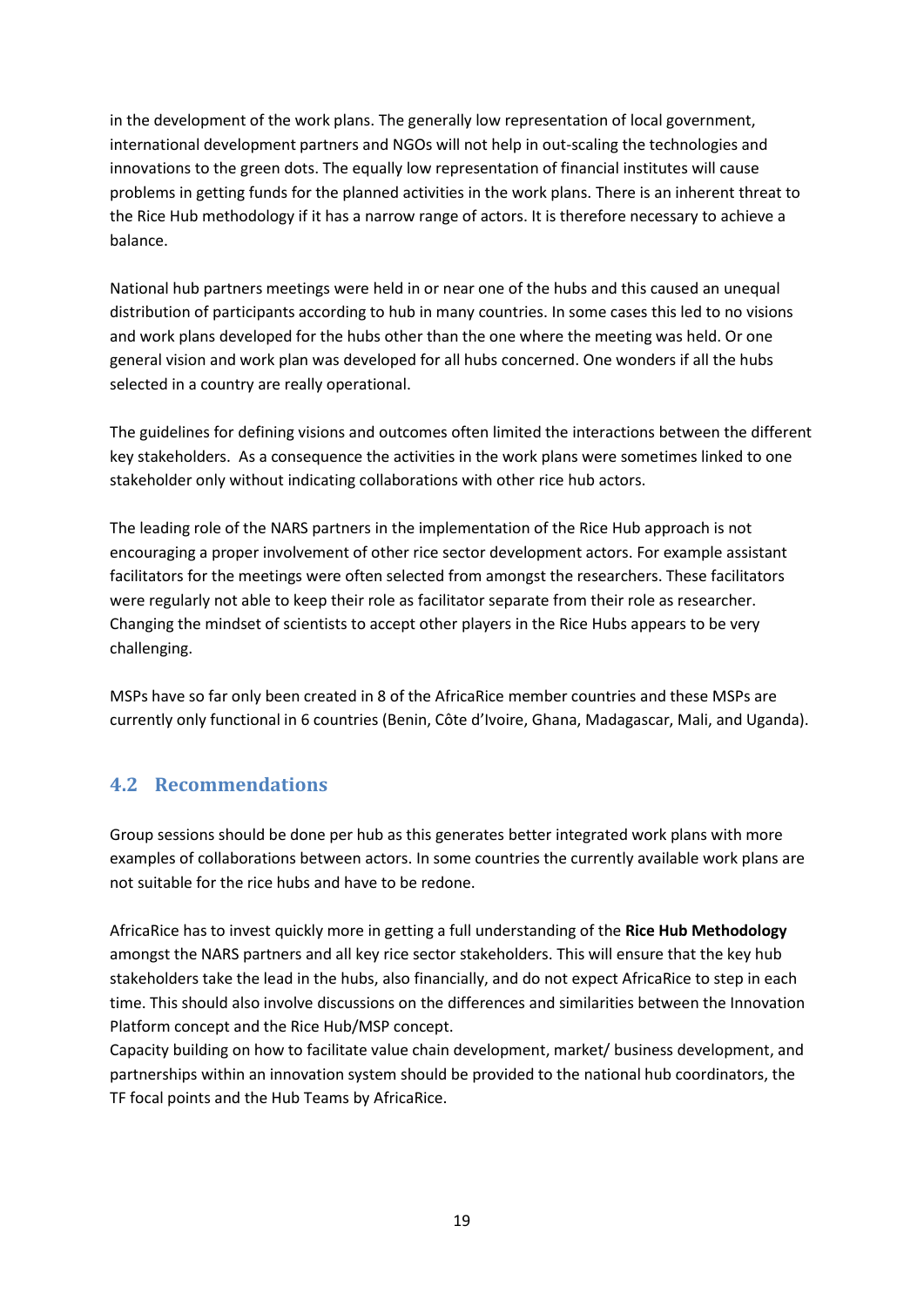Active development or private sector partners in or near the Hubs need to be identified in each country. These actors are often in a better position than the NARS partners to engage the other partners in the Rice Hubs.

The Rice Hub Methodology should be simple, realistic and pragmatic. Resources should be spend more on creating, facilitating, and implementing MSPs in each Hub instead of creating unnecessary governance layers. Ownership of the MSPs and Rice Hubs by local actors should be encouraged through facilitation from the beginning.

Criteria for measuring the impact from the activities in the Rice Hubs should be developed by AfricaRice in collaboration with the NARS partners and the key Hub stakeholders. AfricaRice and NARS partners have to check and report on the operational status of all hubs selected in a country.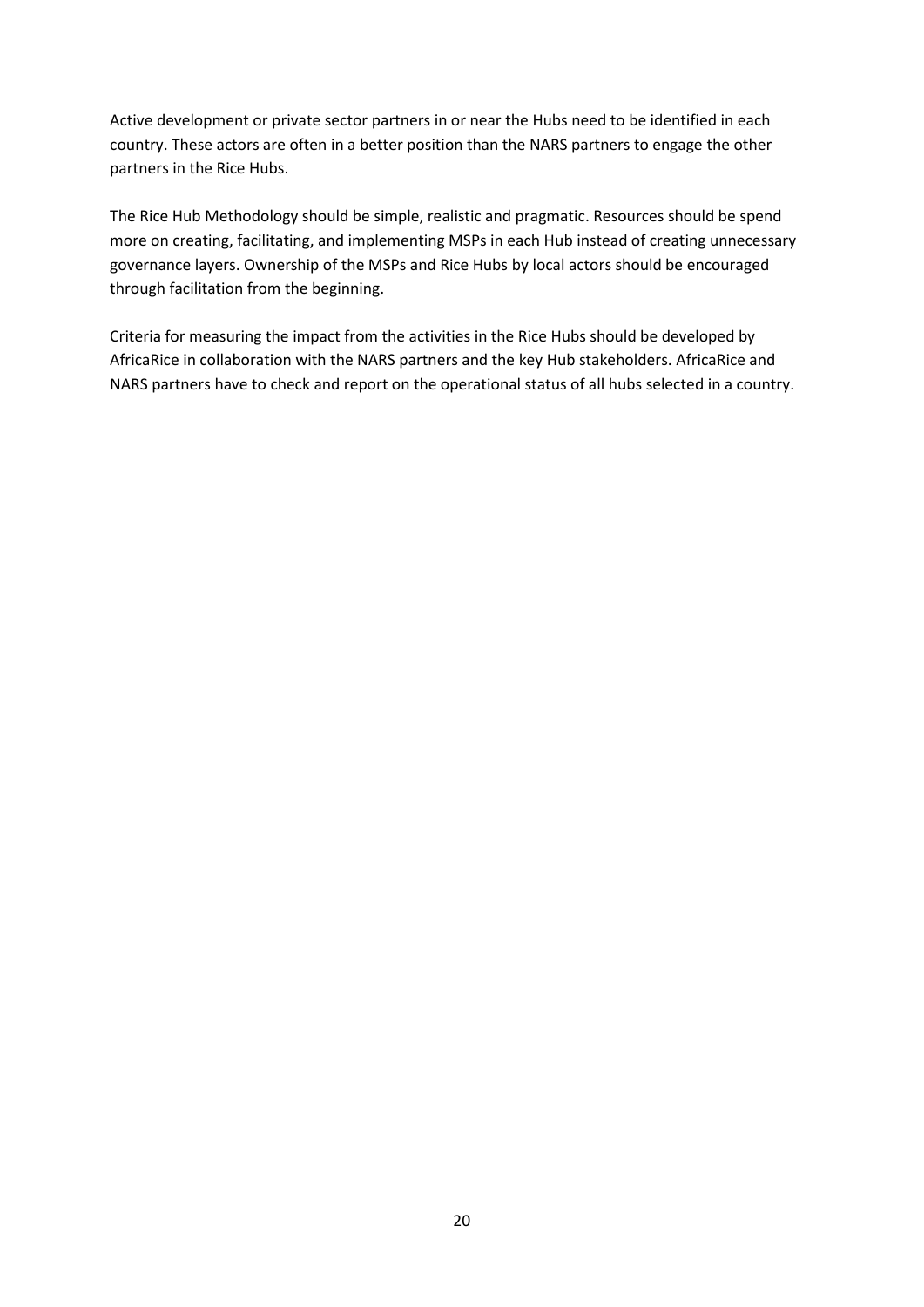#### **Annex 1 Guidelines for organization of the Hub partners meeting: before the meeting**

- A. Hub partners meetings will be organized in every country within the next few months. Ideally all meetings will be organized before the end of July 2014.
- B. Objectives of these meetings are as follows:
	- Learn about the status and get an update of the NRDS document and operationalization
	- Draft common vision of the Hub based on the shared ideas of the value chain actors and facilitators
	- Draft the desirable outcomes of the Hubs
	- Communicate on research products such as varieties, machinery, RiceAdvice
	- Discuss scalable technologies from research, development and value chain actors (not only AfricaRice!)
	- Develop plans to out-scale these innovations (reaching the 'green dots')
	- Assess and establish institutional mechanisms for the Hubs (Hub Team <-> National Hub Coordination Team <-> National Rice Sector Development Team)
- C. The workshop is designed to understand the hub environment, people engaged and resources available. It will generate a space to draw a vision based on various interests of the actors. Next outcomes need to be identified contributing to the vision. *The use by intermediate and end users of research products and services and local innovations, and the consequences of such use, are called outcomes*. The desirable outcomes are identified derived from discussions on needs/requirements for the vision to be achieved. This is compared with the existing options (such as scalable technologies and business opportunities), the gaps in capacities and resources as identified from Task Force research, multi-stakeholder analysis and other methodologies practiced within the hub. Actors, actions and resources are identified to achieve the vision captured in a workplan for the hub. See Annex 1 for more details on how to guide the discussions.
- D. The workshop will be organized together with national partners with facilitation support from AfricaRice. The national partners will ensure that the relevant partners are invited. Profiles of proposed participants are as follows:
	- Representatives of the ministry of agriculture, if possible from the NRDS Secretariat, or similar policy or government initiatives
	- All Task Force focal points
	- National Hub Coordinator
	- International development partners with investments in rice sector development within and beyond the hubs e.g. JICA, WAAPP
	- National extension partners ; at least three for each hub (public, private and NGO)
	- Value chain actors (millers, processors, producers)
	- Actors involved in Multi-stakeholder platforms
	- Information and Knowledge Exchange Facilitator (IKEF); focal point for the Rice *e*Hub tool
- E. AfricaRice will communicate with the NARS DGs about the need to organize a Hub partner meeting with a copy to the national Hub Coordinator and all Task Force focal points. The following guidelines to organize the Hub partner meeting will be provided:
	- Objective of the Hub partner meeting needs to be clearly specified (see above) when inviting partners
	- The ideal venue of the Hub partner meeting is somewhere in one of the Hubs, if feasible, this will depend on its location, infrastructure, support services and cost effectiveness
	- A tentative program; a field visit can be considered
	- Suggested process to be followed to prepare, conduct and report on the Hub partners meeting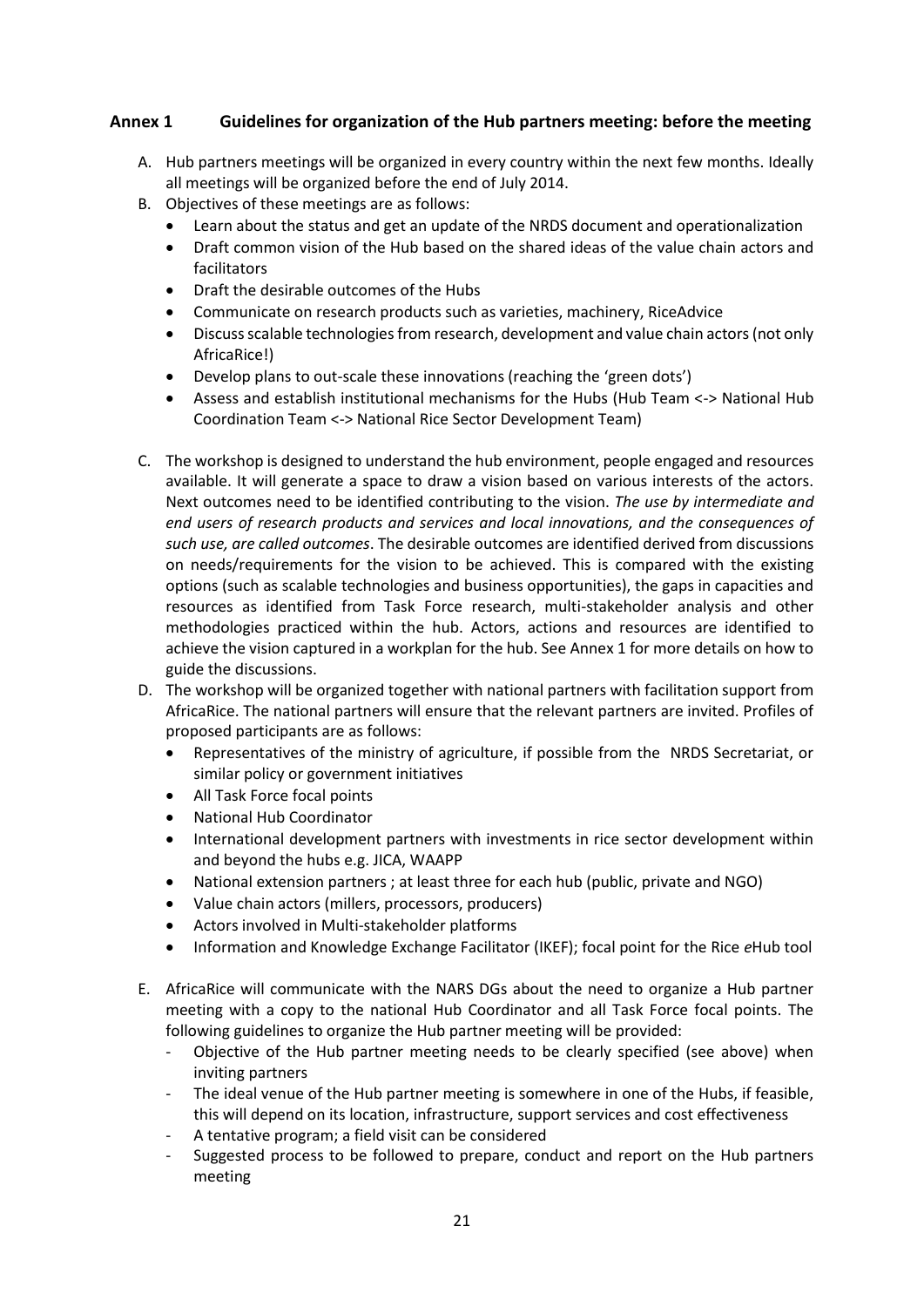- Suggested profiles of participants
- Allocated funding for the meeting
- Expected output of the meeting
- F. **Day 0:** One day before the Hub partner meeting (e.g. the evening before), the AfricaRice facilitator will discuss with the national partners to ensure the meeting will reach its objectives. The following issues need particular attention:
	- 1. Discuss and clarify information and preparations made as indicated in earlier communications i.e. confirm the program content and resource persons, review the list of participants to ensure that all stakeholders are represented and identify individuals who can facilitate group discussions.
	- 2. Ideally several persons will facilitate the meeting, including the AfricaRice staff attending. Facilitators should have good facilitating skills, they should be experienced facilitators of similar workshops.
	- 3. Discuss how to facilitate, questions to be asked (for visioning and identification of outcomes), defining terminologies (what is a 'vision', 'outcome'), listening to all ideas, clearly distinguish facilitators (R&D community) from the actors (farmers, input dealers, processors, traders etc.).
	- 4. Explain that a Rice Sector Development Hub is an effort to collaborate among rice facilitators and actors to advance in terms of value chain development (business opportunity) or natural resource management (e.g. inland valley development).
	- 5. Explain the link with the multi-stakeholder platforms (MSPs). MSPs are used to bring actors together around a business proposition or an opportunity for collective natural resource management (e.g. inland valley development). MSPs may be initiated by research if funding is available. They are essential to get Hubs going – they are the heart of the Rice Hubs because they truly bring people together, around the main purpose of the Hub. Of course we can try to diffuse single technologies and services, such as a variety, or a piece of machinery, however we will make much greater and more lasting progress if we look at all aspects of the value chain, from production, processing to marketing. This will require time and multiple products and services and local innovations.
	- 6. Establish a workshop process group and clarify its roles and responsibilities:
		- a. Assist in facilitating the workshop especially in group discussions
		- b. Assist in synthesizing group inputs for presentation to the plenary i.e. 'dreams' per actors to be drafted as a vision statement
		- c. Draft a framework of agreement using the template provided by AfricaRice (Annex 2)
		- d. Draft workshop report

The workshop process group will be composed of:

- a. the national hub coordinator
- b. 2-3 Task Force focal points e.g. gender, agronomy, value addition selection is based on individual's capacity to facilitate
- c. 1 extension agent or development partner with good knowledge of rice
- d. 1 value chain actor
- e. AfricaRice staff
- G. **Days 1 and 2**: main workshop days. Discuss with national partners if a field visit is feasible.
- H. **Day 3**: Wrap up of the workshop. Ensure that all documents are copied and filed for sharing. Check if all information required for the workshop report is made available.
- I. **Proposed workshop program:**
	- 1. Opening ceremony
	- 2. Objectives of the meeting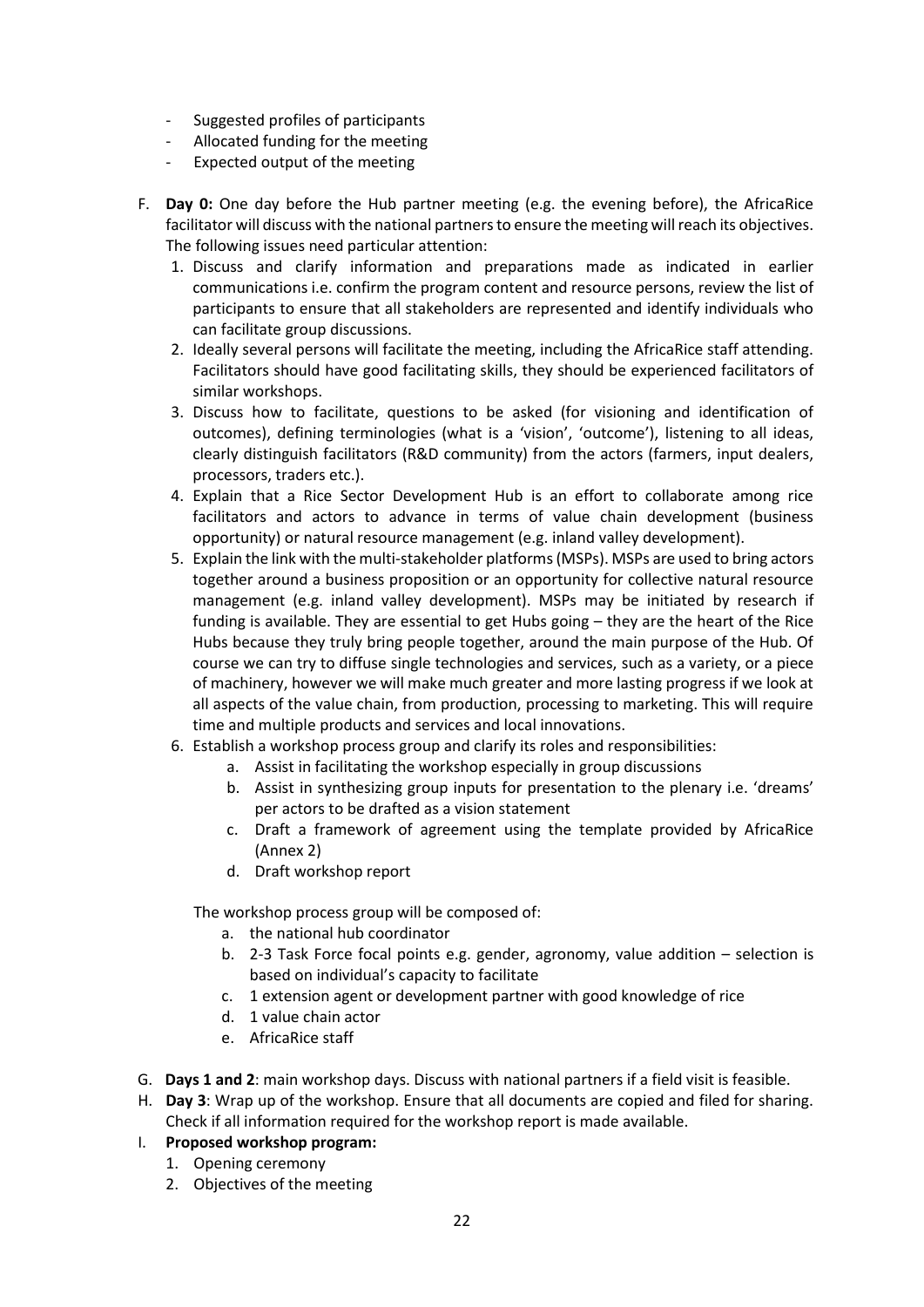- 3. Introduction of participants, allow participants to introduce themselves and their institutions.
- 4. Expectations from participants. Let participants write in small pieces of papers their expectations. These are posted on the wall which is then grouped by the workshop process group member. It should be checked against the workshop objectives. If there are missing elements in the objectives raised during this session, it should be added if possible.
- 5. Presentation of NRDS or similar policy document focus only on highlights specifying objectives/targets and state of operationalization
- 6. Rice sector development strategy highlighting the role of hubs and taskforces (AfricaRice presentation)
- 7. Update on hub activities
- 8. Market place for partners to showcase their rice initiatives
- 9. Visioning and identifying outcome
- 10. Showcasing scalable technologies identified as promising for the hubs
- 11. Hub institutional structure presentation

*Source: Report Hub Facilitation Workshop held at AfricaRice, Cotonou, 7-9 April 2014, by Myra Wopereis-Pura*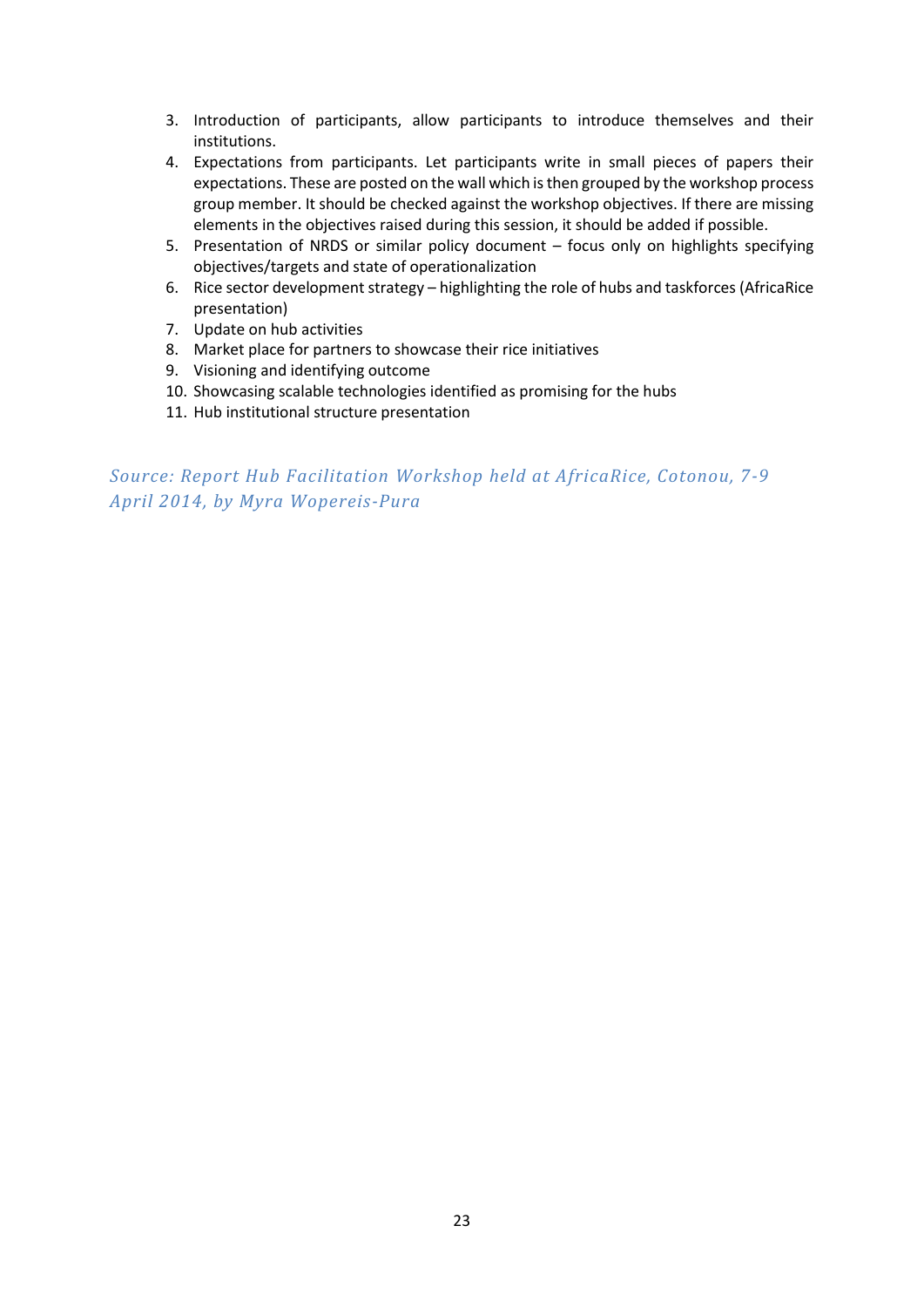#### **Annex 2 Guidelines for organization of the Hub partners meeting:** *defining the vision and outcomes*

- A. **Defining the vision:** Assign participants to groups per categories, i.e. farmers, millers, processors, transporters, traders, extension (public and private) and researchers. Ask each group to write *what is their dream* the next 5 years. Each group can write at least 1-2 dreams. The responses should be analyzed and synthesized to form the hub vision. The hub vision is the consolidation of the different dreams of all the stakeholders. Ideally, it should contain targets. The hub vision is then written into the template provided, see Annex 4.
- B. **Defining outcomes and a workplan:** The vision is further discussed using the following questions:
	- how will we achieve the vision (this should result in a set of 'desirable outcomes') or what are the changes they want to see to achieve the vision?
	- who should we work with to achieve such desirable outcomes (or changes)?
	- when do we want to see these changes happen?
	- how will we recognize changes and who shall take note of these changes?
	- Participants **need to agree on a workplan per desirable outcome,** see an example in Annex 4.
- C. **Ensuring participant's commitment** to the Hub, ask the following question: how can I as an individual and my institution, contribute to the achievement of the vision, the 'desirable outcomes' and the workplan?

*Source: Report Hub Facilitation Workshop held at AfricaRice, Cotonou, 7 -9 April 2014, by Myra Wopereis-Pura*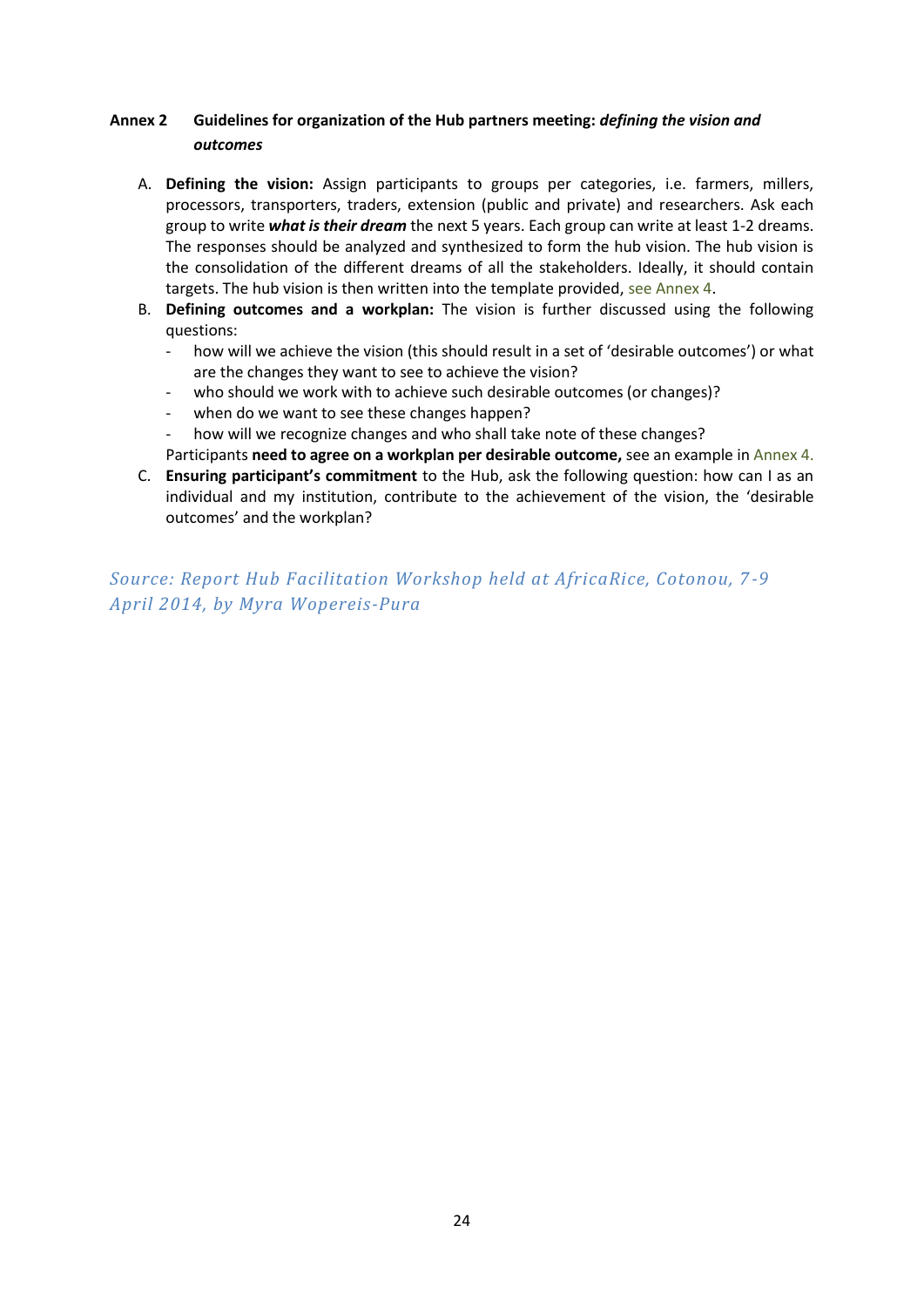#### **Annex 3 Guidelines for organization of the Hub partners meeting:** *framework of agreement*

- A. At the NARS DG meeting on hub governance and management, one of the recommendations was for AfricaRice to draft a template of a framework of agreement among actors within the hub.
- B. Purpose of the agreement:
	- Engage partners to commit to working together towards a shared vision
	- Document common vision, desirable outcomes and workplan
	- Record commitments of partners i.e. roles, responsibilities, interests, resources
	- Create ownership and visibility
- C. Content of the agreement (for more details see Annex 2):
	- Introduction mainly explaining about the need for a partnership refer to NRDS document (max. ½ page)
	- Purpose / objectives: state here the hub vision statement and desirable outcomes (max. ½ page)
	- List of partners and their roles
	- Work plan (specify what will be done for each research product, service or local innovation) with a clear time line, see Annex 2
	- Monitoring and evaluation
	- Communication
	- **Signatories**
- D. Process to follow for the framework of agreement:
	- Draft template is shared with national hub coordinator before the workshop
	- Draft presented and discussed at the workshop
	- Inputs from workshop integrated and shared with the participants
	- Participants discuss with their own management for comments and endorsement
	- Deadlines for institutional consultations and finalization of documents agreed upon during the workshop

*Source: Report Hub Facilitation Workshop held at AfricaRice, Cotonou, 7 -9 April 2014, by Myra Wopereis-Pura*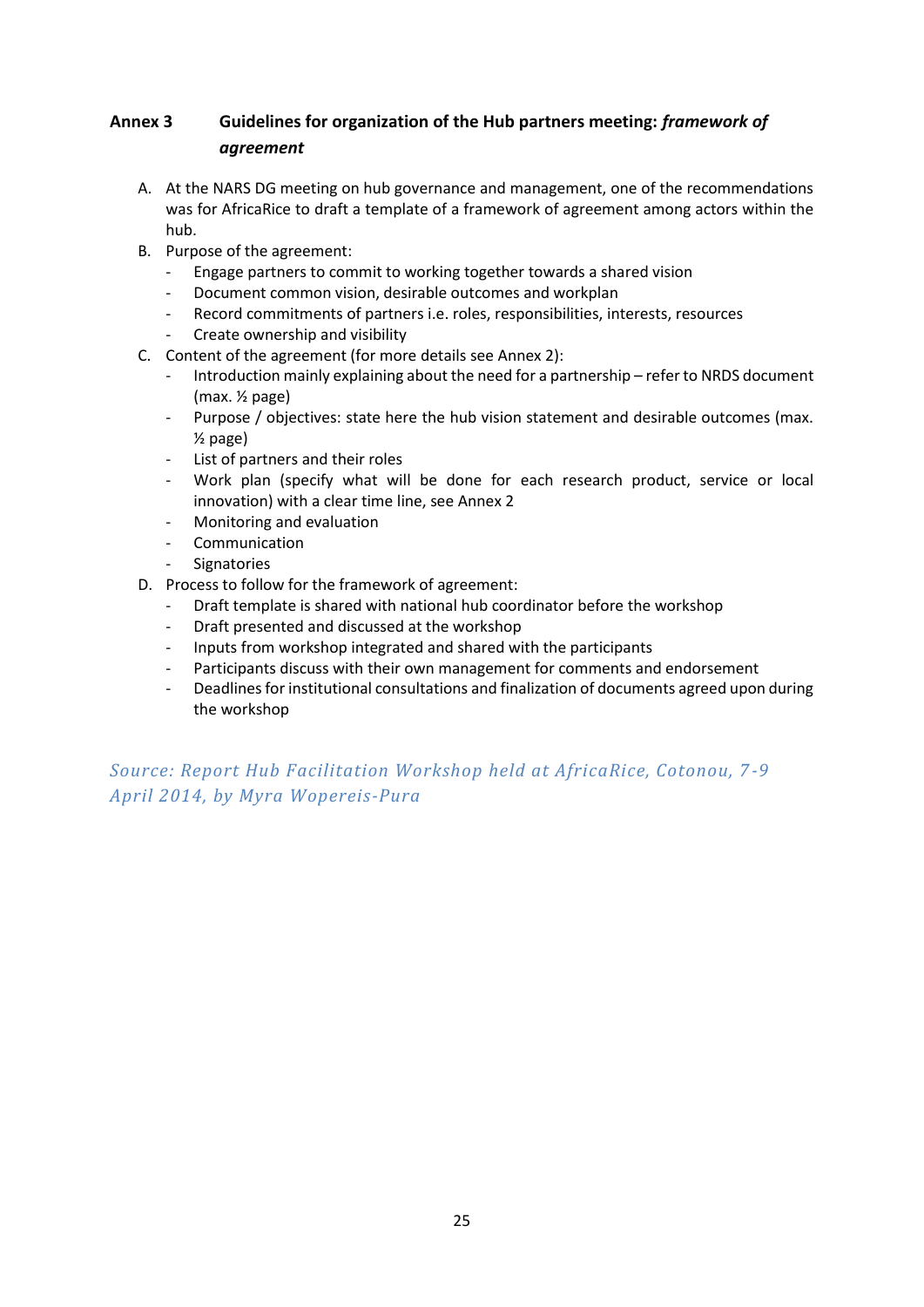#### **Annex 4 Template for a framework agreement for the Hubs**

#### **Hub xxx: Operational Plan**

#### *Framework agreement of collaboration*

Among: *<list partners>*

#### **Introduction**

The above-listed partners have agreed to collaborate to promote rice sector development in <*name of country*> and in particular in and around <*name of Hub*>, thereby fighting poverty, increasing food security, and creating employment in an equitable and sustainable manner. Each partner will make available resources to the collaboration to the best of its possibilities. This agreement is not a binding contract. It should be read as an expression of the firm commitment of partners to collaborate, aligning and connecting efforts to the benefit of all rice value chain actors and rice consumers.

#### **Vision for Hub xxx**

*<e.g. Hub xxx becomes primary provider of quality par-boiled rice to urban market>*

#### **Outcomes for Hub xxx**

*<list all outcomes; careful not to identify too many; this list can be revisited; e.g.: Outcome 1: Enhanced access to new varieties with improved salinity tolerance and grain quality of interest to urban markets Outcome 2: improved water control in rainfed lowland areas Outcome 3: Expansion of rice grown in rainfed lowland areas Outcome 4: Win-win contractual arrangements established along rice value chain Outcome 5: Milling capacity upgraded*

#### **Partners and roles**

<list with partners and their main role in the context of working together to achieve the vision and outcomes of the Hub; e.g.:

*NARS: demonstration of new products and services Farmer organization: participation in demonstration trials and provide feedback to research Development partner 1: provide backstopping in business management for farmer organizations Private sector partner: produce foundation and certified seed*

*…>*

#### **Hub governance and management**

Indicate who is taking the lead in managing hub activities and providing the overview of what is happening in and beyond the Hub – this will mostly be a NARS activity at first, but eventually this may be handed over to a major development partner in certain Hubs

#### **Monitoring and evaluation, communication**

Provide details on meeting frequency, arrangement to fund these meetings, and in general communication and monitoring and evaluation of achievements related to the workplan.

#### **Workplan (example)**

A workplan needs to be provided for *each outcome*, *see example below.* It may not be possible to fill this out for the full five years; this can be updated regularly.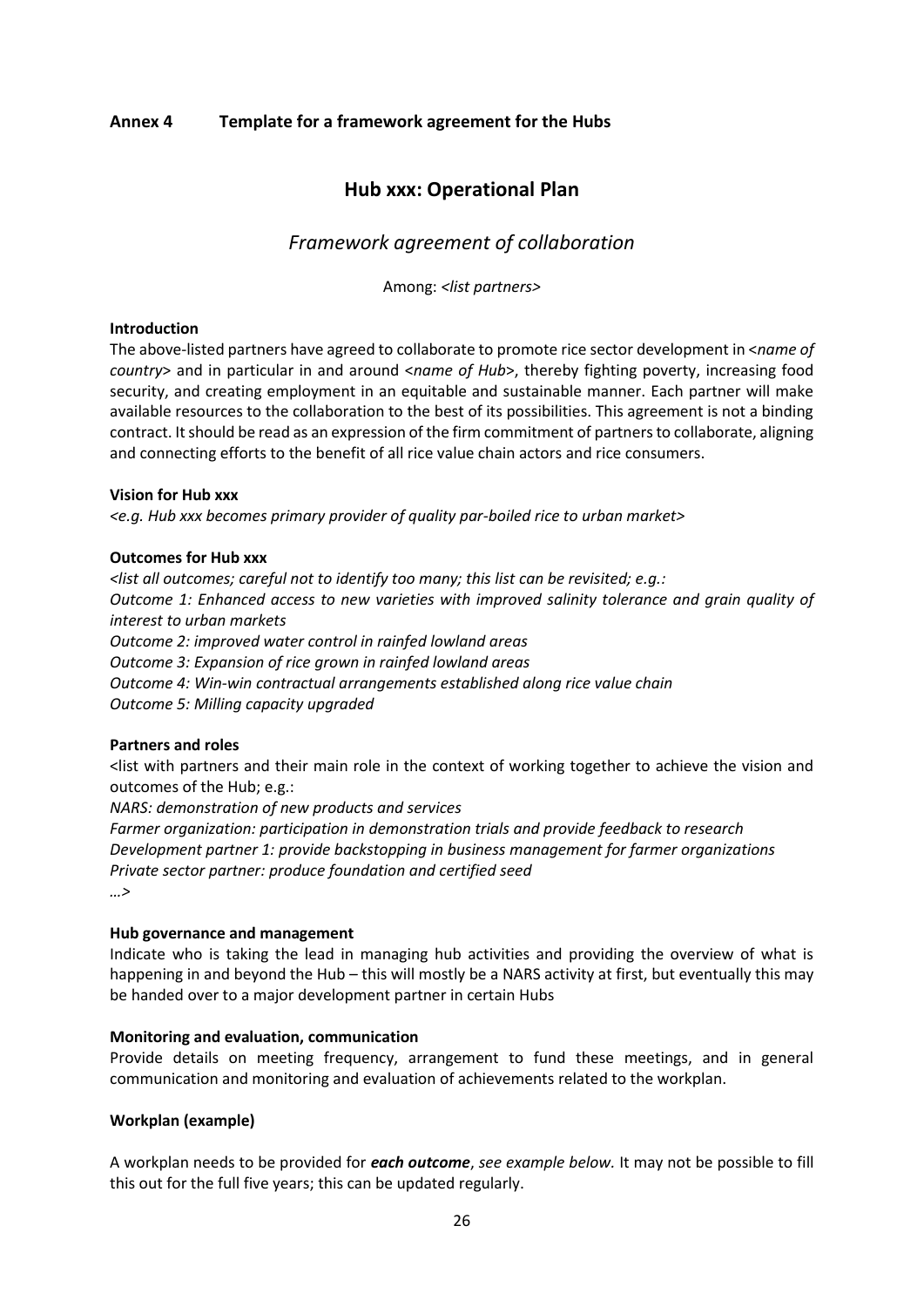| Partner                 | 2014                       | 2015                     | 2016                       | 2017                   | 2018 |
|-------------------------|----------------------------|--------------------------|----------------------------|------------------------|------|
| <b>NARS</b>             | Demonstration              | Communicate              | Demonstration<br>of        | Multi-stakeholder      |      |
|                         | of salt tolerant           | guidelines<br>for        | salt tolerant variety      | platform formed to     |      |
|                         | variety                    | improved<br>crop         | with improved grain        | sell<br>quality<br>and |      |
|                         |                            | management<br>using      | quality                    | branded rice           |      |
|                         |                            | video, radio scripts     |                            |                        |      |
| Proposed                | # demonstration            | #<br>farmer              | #<br>demonstration         | multi-stakeholder<br># |      |
| <i>indicators</i><br>to | fields                     | organizations            | fields<br>established      | platforms formed to    |      |
| track progress          | established                | reached with videos      | $\frac{1}{2}$ (target: 50) | market quality rice    |      |
| for NARS and            | $\frac{1}{2}$ (target: 50) | (target: $10$ ); # radio |                            | $\frac{1}{2}$          |      |
| targets                 |                            | programs<br>aired        |                            |                        |      |
|                         |                            | (target: 5)              |                            |                        |      |
| Farmer org. 1           | Participation<br>in        | Screening of videos      | Participation<br>in        | Participation in MSPs  |      |
|                         | technology                 | to farmers               | technology testing         |                        |      |
|                         | testing                    |                          |                            |                        |      |
| Proposed                | # farmers (male            | # villages in which      | # farmers<br>(male-        | # farmers producing    |      |
| indicators<br>to        | female)                    | video was screened       | female)<br>growing         | rice for urban market  |      |
| track progress          | growing salinity           | (target: 30)             | salinity<br>tolerant       | (target: 10,000); #    |      |
| for farmer org. 1       | tolerant variety           |                          | variety<br>with            | tons of rice marketed  |      |
| and targets             | (target: 50)               |                          | improved<br>grain          | (target: 50t)          |      |
|                         |                            |                          | quality (target: 50)       |                        |      |
| Development             | Provide funds to           | Distribute seeds to      | Training of farmer         | Training of farmer     |      |
| partner 1               | produce 25 t of            | farmers in 10 kg bags    | organizations<br>in        | organizations<br>in    |      |
|                         | foundation seed            |                          | business                   | business               |      |
|                         |                            |                          | management                 | management             |      |
| Proposed                |                            | # farmers reached        | #<br>farmer                | # farmers operating in |      |
| indicators<br>to        |                            | with improved seed       | organizations              | value chain context    |      |
| track progress          |                            | (target: 2000)           | trained in business        | with<br>contractual    |      |
| for development         |                            |                          | management                 | arrangements           |      |
| partner 1               |                            |                          | (target: 5)                | between<br>actors      |      |
|                         |                            |                          |                            | (target: 10,000)       |      |
| etc.                    |                            |                          |                            |                        |      |

*Outcome 1: <Provide access to varieties with improved tolerance to salinity and grain quality of interest to urban markets>*

This framework agreement is an expression of intent to collaborate in and around the Hub of <*XXX>*  to the benefit of all rice value chain actors and rice consumers. It is not a binding agreement. This agreement shall be valid for a period of 5 years. It may be modified and renewed earlier by mutual consent.

#### Signatures of each partner and date

## *Source: Report Hub Facilitation Workshop held at AfricaRice, Cotonou, 7 -9 April 2014, by Myra Wopereis-Pura*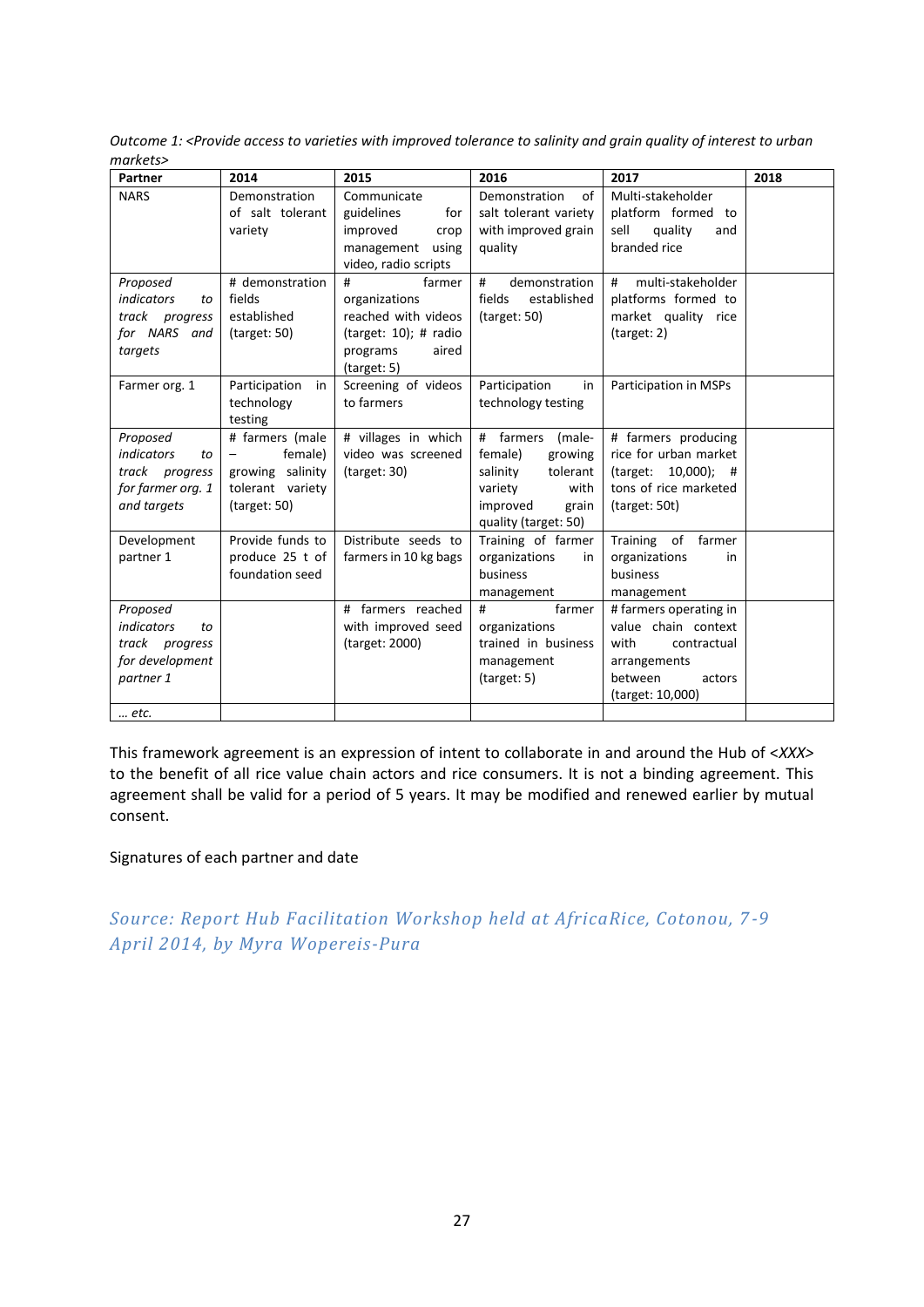**Annex 5 Expected status overview of NRDS, Rice Hub and MSP implementation in the countries where national hub partners meetings were held\***

| <b>Title</b>    |        |                | Total NRDS Hub vision<br>score status developed | Hub<br>partner's<br>consultation developed | 5-year<br>workplan | Workplan<br>relevance | <b>Quality of</b><br>stakeholder<br>participation | <b>Technology</b><br>out scaling | <b>Linkages with</b><br>development<br>initiatives | <b>Functioning</b><br>communication<br>channels | Hub<br>governance system | M&E            | Multi-<br>stakeholder<br>platform<br>(MSP) | <b>Surveys</b><br>conducted |
|-----------------|--------|----------------|-------------------------------------------------|--------------------------------------------|--------------------|-----------------------|---------------------------------------------------|----------------------------------|----------------------------------------------------|-------------------------------------------------|--------------------------|----------------|--------------------------------------------|-----------------------------|
| Mali            | 31     | $\overline{2}$ | $\mathbf{1}$                                    | $\overline{2}$                             | $\mathbf{1}$       | 5                     | $\overline{2}$                                    | $\overline{2}$                   | $\overline{2}$                                     | 3                                               | 1                        | $\overline{2}$ | $\overline{2}$                             | 4                           |
| Ghana           | 31     | $\overline{2}$ | $\overline{2}$                                  | $\overline{2}$                             | $\overline{2}$     | 5                     | $\mathbf{1}$                                      | $\overline{2}$                   | $\overline{2}$                                     | 3                                               | 1                        | $\overline{2}$ | $\overline{2}$                             | 6                           |
| Uganda          | $30\,$ | $\mathbf 2$    | $\overline{2}$                                  | $1\,$                                      | $\overline{2}$     | 4                     | $\overline{2}$                                    | $\overline{2}$                   | $\mathbf 1$                                        | 3                                               | $\mathbf{1}$             | $\overline{2}$ | $\mathbf 2$                                | $\overline{2}$              |
| Nigeria         | 30     | $\mathbf 2$    | $\overline{2}$                                  | $\overline{2}$                             | 2                  | 4                     | $\overline{2}$                                    | $\overline{2}$                   | $\overline{2}$                                     | 3                                               | 1                        | $\overline{2}$ | 0                                          | 4                           |
| Madagascar 29   |        | $\mathbf 2$    | $\mathbf{1}$                                    | $\overline{2}$                             | $\mathbf{1}$       | 5                     | $\overline{2}$                                    | $\overline{2}$                   | $\overline{2}$                                     | 3                                               | 1                        | $\overline{2}$ | $\overline{2}$                             | 6                           |
| Benin           | 29     | $\overline{2}$ | $\overline{2}$                                  | $\overline{2}$                             | $\overline{2}$     | 4                     | $\overline{2}$                                    | $\overline{2}$                   | $\overline{2}$                                     | 3                                               | $\mathbf{1}$             | $\overline{2}$ | $\overline{2}$                             | 6                           |
| Sierra Leone 28 |        | $\mathbf{1}$   | $\overline{2}$                                  | $\boldsymbol{2}$                           | $\overline{2}$     | 4                     | $\overline{2}$                                    | $\overline{2}$                   | $\mathbf 2$                                        | 3                                               | 1                        | $\overline{2}$ | $\mathbf 1$                                | 4                           |
| Tanzania        | 27     | $\overline{2}$ | $\overline{2}$                                  | $\overline{2}$                             | $\overline{2}$     | 5                     | $\pmb{0}$                                         | $\overline{2}$                   | $\overline{2}$                                     | 3                                               | 1                        | $\overline{2}$ | 0                                          | 6                           |
| The Gambia 26   |        | $\pmb{0}$      | $\overline{2}$                                  | $\overline{2}$                             | $\overline{2}$     | 5                     | $\overline{2}$                                    | $\overline{2}$                   | $\mathbf 1$                                        | $\mathbf{1}$                                    | 1                        | $\overline{2}$ | 0                                          | 4                           |
| Senegal         | 26     | $\mathbf 2$    | $\mathbf 1$                                     | $\boldsymbol{2}$                           | 1                  | 4                     | $\mathbf{1}$                                      | $\overline{2}$                   | $\overline{2}$                                     | 3                                               | 0                        | $\overline{2}$ | 0                                          | 6                           |
| Togo            | 26     | $\overline{2}$ | $\overline{2}$                                  | $\mathbf 1$                                | $\overline{2}$     | 3                     | $\overline{2}$                                    | $\overline{2}$                   | $\overline{2}$                                     | $\overline{2}$                                  | $\mathbf 1$              | $\overline{2}$ | 0                                          | 5                           |
| Guinea          | 26     | $\overline{2}$ | $\mathbf 1$                                     | $\overline{2}$                             | $\mathbf{1}$       | 5                     | $\overline{2}$                                    | $\overline{2}$                   | $\overline{2}$                                     | 3                                               | $\mathbf{1}$             | $1\,$          | 0                                          | 4                           |
| Ethiopia        | 26     | $\overline{2}$ | $\mathbf{1}$                                    | $\overline{2}$                             | $\mathbf{1}$       | 6                     | $\pmb{0}$                                         | $\overline{2}$                   | $\overline{2}$                                     | 3                                               | $\mathbf{1}$             | $\overline{2}$ | 0                                          | 4                           |